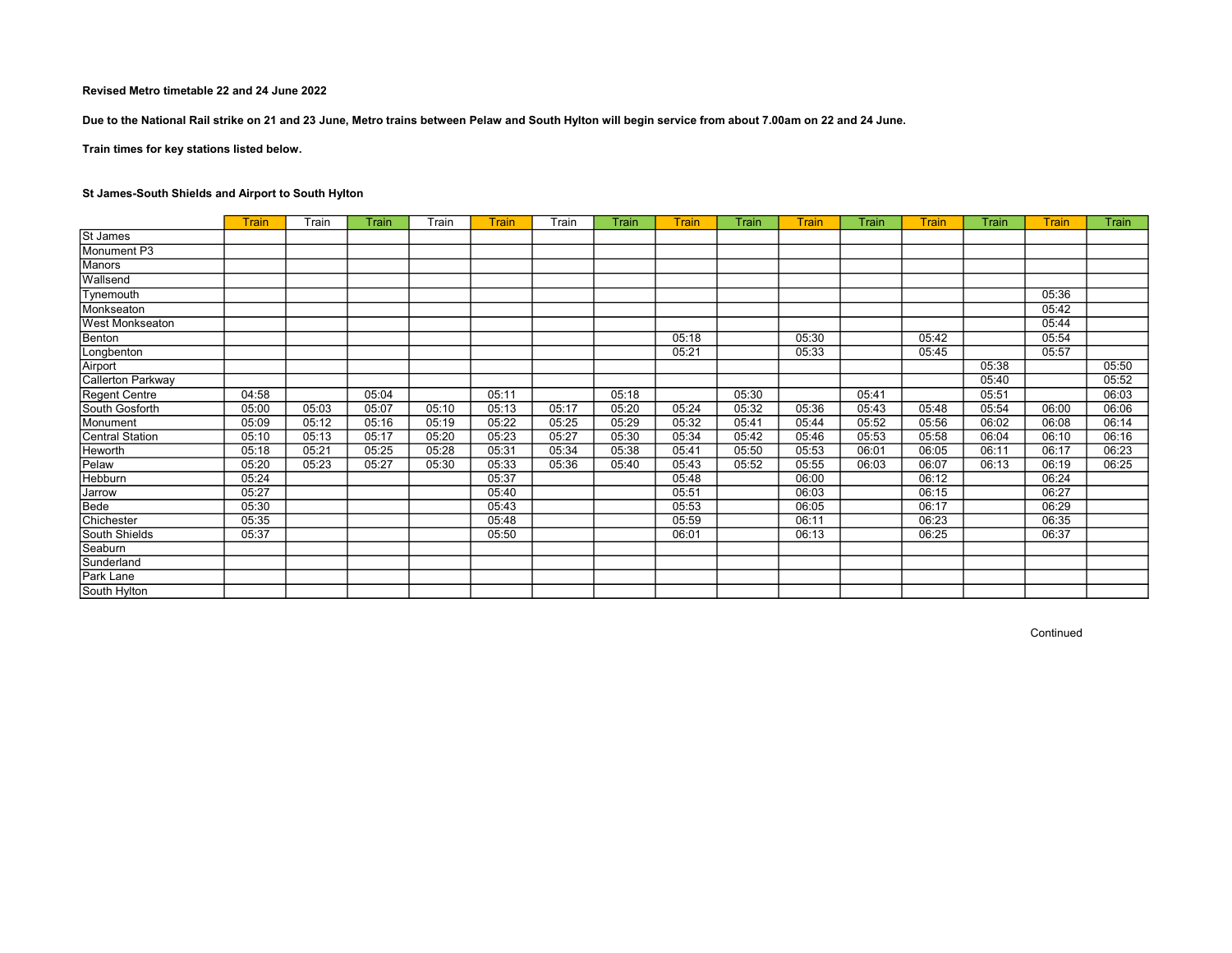Due to the National Rail strike on 21 and 23 June, Metro trains between Pelaw and South Hylton will begin service from about 7.00am on 22 and 24 June.

# Train times for key stations listed below.

|                        | <b>Train</b> | Train | Train | <b>Train</b> | Train | Train | Train | Train | Train | Train | <b>Train</b> | Train | Train | Train | Train |
|------------------------|--------------|-------|-------|--------------|-------|-------|-------|-------|-------|-------|--------------|-------|-------|-------|-------|
| St James               |              |       |       |              |       |       |       | 06:00 |       |       | 06:12        |       |       | 06:24 |       |
| Monument P3            |              |       |       |              | 05:49 |       |       | 06:01 |       |       | 06:13        |       |       | 06:25 |       |
| Manors                 |              |       |       |              | 05:51 |       |       | 06:03 |       |       | 06:15        |       |       | 06:27 |       |
| Wallsend               |              |       |       |              | 05:59 |       |       | 06:11 |       |       | 06:23        |       |       | 06:35 |       |
| Tynemouth              | 05:48        |       | 06:00 |              | 06:12 |       |       | 06:24 |       |       | 06:36        |       |       | 06:48 |       |
| Monkseaton             | 05:54        |       | 06:06 |              | 06:18 |       |       | 06:30 |       |       | 06:42        |       |       | 06:54 |       |
| <b>West Monkseaton</b> | 05:56        |       | 06:08 |              | 06:20 |       |       | 06:32 |       |       | 06:44        |       |       | 06:56 |       |
| Benton                 | 06:06        |       | 06:18 |              | 06:30 |       |       | 06:42 |       |       | 06:54        |       |       | 07:06 |       |
| Longbenton             | 06:09        |       | 06:21 |              | 06:33 |       |       | 06:45 |       |       | 06:57        |       |       | 07:09 |       |
| Airport                |              | 06:02 |       | 06:14        |       | 06:26 |       |       | 06:38 |       |              | 06:50 |       |       | 07:02 |
| Callerton Parkway      |              | 06:04 |       | 06:16        |       | 06:28 |       |       | 06:40 |       |              | 06:52 |       |       | 07:04 |
| Regent Centre          |              | 06:15 |       | 06:27        |       | 06:39 |       |       | 06:51 |       |              | 07:03 |       |       | 07:15 |
| South Gosforth         | 06:12        | 06:18 | 06:24 | 06:30        | 06:36 | 06:42 | 06:45 | 06:48 | 06:54 | 06:57 | 07:00        | 07:06 | 07:09 | 07:12 | 07:18 |
| Monument               | 06:20        | 06:26 | 06:32 | 06:38        | 06:44 | 06:50 | 06:53 | 06:56 | 07:02 | 07:05 | 07:08        | 07:14 | 07:17 | 07:20 | 07:26 |
| Central Station        | 06:22        | 06:28 | 06:34 | 06:40        | 06:46 | 06:52 | 06:55 | 06:58 | 07:04 | 07:07 | 07:10        | 07:16 | 07:19 | 07:22 | 07:28 |
| Heworth                | 06:29        | 06:35 | 06:41 | 06:47        | 06:53 | 06:59 | 07:02 | 07:05 | 07:11 | 07:14 | 07:17        | 07:23 | 07:26 | 07:29 | 07:35 |
| Pelaw                  | 06:31        | 06:37 | 06:43 | 06:49        | 06:55 | 07:01 | 07:04 | 07:07 | 07:13 | 07:16 | 07:19        | 07:25 | 07:28 | 07:31 | 07:37 |
| Hebburn                | 06:36        |       | 06:48 |              | 07:00 |       |       | 07:12 |       |       | 07:24        |       |       | 07:36 |       |
| Jarrow                 | 06:39        |       | 06:51 |              | 07:03 |       |       | 07:15 |       |       | 07:27        |       |       | 07:39 |       |
| Bede                   | 06:41        |       | 06:53 |              | 07:05 |       |       | 07:17 |       |       | 07:29        |       |       | 07:41 |       |
| Chichester             | 06:47        |       | 06:59 |              | 07:11 |       |       | 07:23 |       |       | 07:35        |       |       | 07:47 |       |
| South Shields          | 06:49        |       | 07:01 |              | 07:13 |       |       | 07:25 |       |       | 07:37        |       |       | 07:49 |       |
| Seaburn                |              |       |       |              |       |       |       |       | 07:26 |       |              | 07:38 |       |       | 07:50 |
| Sunderland             |              |       |       |              |       |       |       |       | 07:33 |       |              | 07:45 |       |       | 07:57 |
| <b>Park Lane</b>       |              |       |       |              |       |       |       |       | 07:34 |       |              | 07:46 |       |       | 07:58 |
| South Hylton           |              |       |       |              |       |       |       |       | 07:43 |       |              | 07:55 |       |       | 08:07 |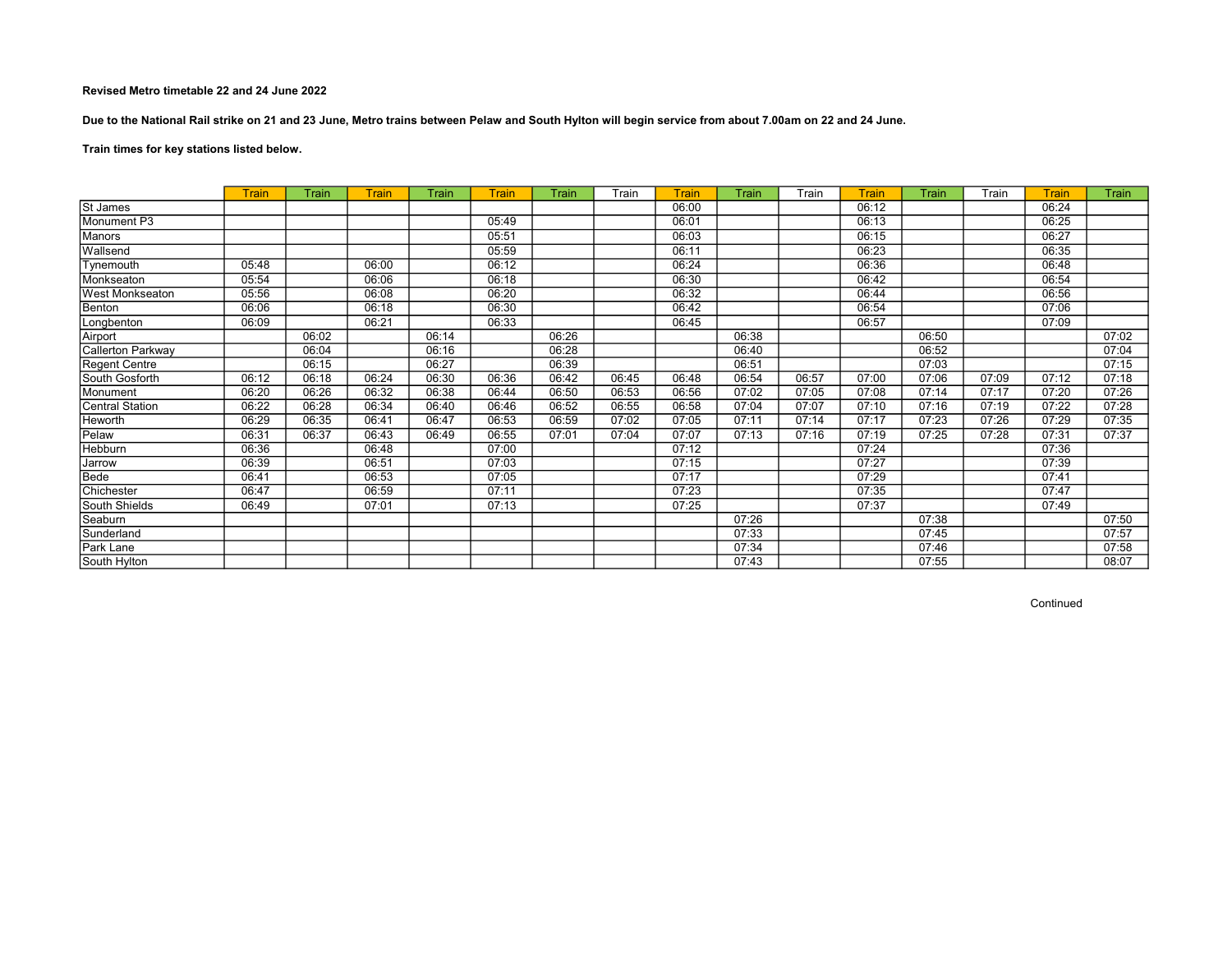Due to the National Rail strike on 21 and 23 June, Metro trains between Pelaw and South Hylton will begin service from about 7.00am on 22 and 24 June.

# Train times for key stations listed below.

|                   | Train | Train | Train | <b>Train</b> | Train | Train | Train | Train | Train | Train | <b>Train</b> | Train | <b>Train</b> | Train | Train |
|-------------------|-------|-------|-------|--------------|-------|-------|-------|-------|-------|-------|--------------|-------|--------------|-------|-------|
| St James          |       | 06:36 |       |              | 06:48 |       |       | 07:00 |       |       | 07:12        |       |              | 07:24 |       |
| Monument P3       |       | 06:37 |       |              | 06:49 |       |       | 07:01 |       |       | 07:13        |       |              | 07:25 |       |
| <b>Manors</b>     |       | 06:39 |       |              | 06:51 |       |       | 07:03 |       |       | 07:15        |       |              | 07:27 |       |
| Wallsend          |       | 06:47 |       |              | 06:59 |       |       | 07:11 |       |       | 07:23        |       |              | 07:35 |       |
| Tynemouth         |       | 07:00 |       |              | 07:12 |       |       | 07:24 |       |       | 07:36        |       |              | 07:48 |       |
| Monkseaton        |       | 07:06 |       | 07:15        | 07:18 |       | 07:27 | 07:30 |       | 07:39 | 07:42        |       | 07:51        | 07:54 |       |
| West Monkseaton   |       | 07:08 |       | 07:17        | 07:20 |       | 07:29 | 07:32 |       | 07:41 | 07:44        |       | 07:53        | 07:56 |       |
| Benton            |       | 07:18 |       | 07:27        | 07:30 |       | 07:39 | 07:42 |       | 07:51 | 07:54        |       | 08:03        | 08:06 |       |
| Longbenton        |       | 07:21 |       | 07:30        | 07:33 |       | 07:42 | 07:45 |       | 07:54 | 07:57        |       | 08:06        | 08:09 |       |
| Airport           |       |       | 07:14 |              |       | 07:26 |       |       | 07:38 |       |              | 07:50 |              |       | 08:02 |
| Callerton Parkway |       |       | 07:16 |              |       | 07:28 |       |       | 07:40 |       |              | 07:52 |              |       | 08:04 |
| Regent Centre     |       |       | 07:27 |              |       | 07:39 |       |       | 07:51 |       |              | 08:03 |              |       | 08:15 |
| South Gosforth    | 07:21 | 07:24 | 07:30 | 07:33        | 07:36 | 07:42 | 07:45 | 07:48 | 07:54 | 07:57 | 08:00        | 08:06 | 08:09        | 08:12 | 08:18 |
| Monument          | 07:29 | 07:32 | 07:38 | 07:41        | 07:44 | 07:50 | 07:53 | 07:56 | 08:02 | 08:05 | 08:08        | 08:14 | 08:17        | 08:20 | 08:26 |
| Central Station   | 07:31 | 07:34 | 07:40 | 07:43        | 07:46 | 07:52 | 07:55 | 07:58 | 08:04 | 08:07 | 08:10        | 08:16 | 08:19        | 08:22 | 08:28 |
| <b>Heworth</b>    | 07:38 | 07:41 | 07:47 | 07:50        | 07:53 | 07:59 | 08:02 | 08:05 | 08:11 | 08:14 | 08:17        | 08:23 | 08:26        | 08:29 | 08:35 |
| Pelaw             | 07:40 | 07:43 | 07:49 | 07:52        | 07:55 | 08:01 | 08:04 | 08:07 | 08:13 | 08:16 | 08:19        | 08:25 | 08:28        | 08:31 | 08:37 |
| Hebburn           |       | 07:48 |       |              | 08:00 |       |       | 08:12 |       |       | 08:24        |       |              | 08:36 |       |
| Jarrow            |       | 07:51 |       |              | 08:03 |       |       | 08:15 |       |       | 08:27        |       |              | 08:39 |       |
| Bede              |       | 07:53 |       |              | 08:05 |       |       | 08:17 |       |       | 08:29        |       |              | 08:41 |       |
| Chichester        |       | 07:59 |       |              | 08:11 |       |       | 08:23 |       |       | 08:35        |       |              | 08:47 |       |
| South Shields     |       | 08:01 |       |              | 08:13 |       |       | 08:25 |       |       | 08:37        |       |              | 08:49 |       |
| Seaburn           |       |       | 08:02 |              |       | 08:14 |       |       | 08:26 |       |              | 08:38 |              |       | 08:50 |
| Sunderland        |       |       | 08:09 |              |       | 08:21 |       |       | 08:33 |       |              | 08:45 |              |       | 08:57 |
| <b>Park Lane</b>  |       |       | 08:10 |              |       | 08:22 |       |       | 08:34 |       |              | 08:46 |              |       | 08:58 |
| South Hylton      |       |       | 08:19 |              |       | 08:31 |       |       | 08:43 |       |              | 08:55 |              |       | 09:07 |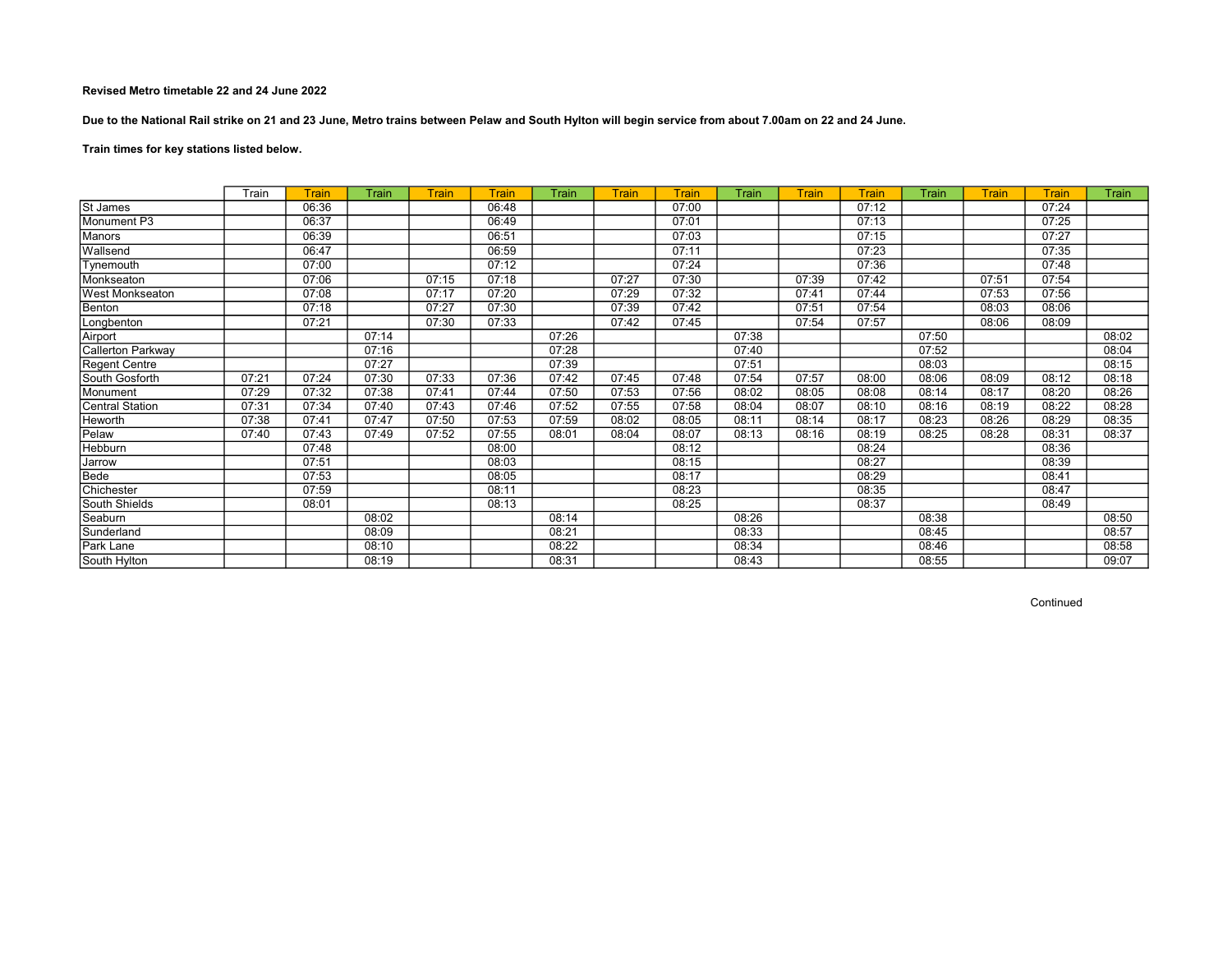Due to the National Rail strike on 21 and 23 June, Metro trains between Pelaw and South Hylton will begin service from about 7.00am on 22 and 24 June.

# Train times for key stations listed below.

|                          | <b>Train</b> | <b>Train</b> | Train | Train | <b>Train</b> | Train | Train | Train | Train | <b>Train</b> | Train | Train | Train | Train | Train |
|--------------------------|--------------|--------------|-------|-------|--------------|-------|-------|-------|-------|--------------|-------|-------|-------|-------|-------|
| St James                 |              | 07:36        |       |       | 07:48        |       |       | 08:00 |       |              | 08:12 |       |       | 08:24 |       |
| Monument P3              |              | 07:37        |       |       | 07:49        |       |       | 08:01 |       |              | 08:13 |       |       | 08:25 |       |
| <b>Manors</b>            |              | 07:39        |       |       | 07:51        |       |       | 08:03 |       |              | 08:15 |       |       | 08:27 |       |
| Wallsend                 |              | 07:47        |       |       | 07:59        |       |       | 08:11 |       |              | 08:23 |       |       | 08:35 |       |
| Tynemouth                |              | 08:00        |       |       | 08:12        |       |       | 08:24 |       |              | 08:36 |       |       | 08:48 |       |
| Monkseaton               | 08:03        | 08:06        |       | 08:15 | 08:18        |       | 08:27 | 08:30 |       | 08:39        | 08:42 |       | 08:51 | 08:54 |       |
| West Monkseaton          | 08:05        | 08:08        |       | 08:17 | 08:20        |       | 08:29 | 08:32 |       | 08:41        | 08:44 |       | 08:53 | 08:56 |       |
| Benton                   | 08:15        | 08:18        |       | 08:27 | 08:30        |       | 08:39 | 08:42 |       | 08:51        | 08:54 |       | 09:03 | 09:06 |       |
| Longbenton               | 08:18        | 08:21        |       | 08:30 | 08:33        |       | 08:42 | 08:45 |       | 08:54        | 08:57 |       | 09:06 | 09:09 |       |
| Airport                  |              |              | 08:14 |       |              | 08:26 |       |       | 08:38 |              |       | 08:50 |       |       | 09:02 |
| <b>Callerton Parkway</b> |              |              | 08:16 |       |              | 08:28 |       |       | 08:40 |              |       | 08:52 |       |       | 09:04 |
| <b>Regent Centre</b>     |              |              | 08:27 |       |              | 08:39 |       |       | 08:51 |              |       | 09:03 |       |       | 09:15 |
| South Gosforth           | 08:21        | 08:24        | 08:30 | 08:33 | 08:36        | 08:42 | 08:45 | 08:48 | 08:54 | 08:57        | 09:00 | 09:06 | 09:09 | 09:12 | 09:18 |
| Monument                 | 08:29        | 08:32        | 08:38 | 08:41 | 08:44        | 08:50 | 08:53 | 08:56 | 09:02 | 09:05        | 09:08 | 09:14 | 09:17 | 09:20 | 09:26 |
| <b>Central Station</b>   | 08:31        | 08:34        | 08:40 | 08:43 | 08:46        | 08:52 | 08:55 | 08:58 | 09:04 | 09:07        | 09:10 | 09:16 | 09:19 | 09:22 | 09:28 |
| Heworth                  | 08:38        | 08:41        | 08:47 | 08:50 | 08:53        | 08:59 | 09:02 | 09:05 | 09:11 | 09:14        | 09:17 | 09:23 | 09:26 | 09:29 | 09:35 |
| Pelaw                    | 08:40        | 08:43        | 08:49 | 08:52 | 08:55        | 09:01 | 09:04 | 09:07 | 09:13 | 09:16        | 09:19 | 09:25 | 09:28 | 09:31 | 09:37 |
| Hebburn                  |              | 08:48        |       |       | 09:00        |       |       | 09:12 |       |              | 09:24 |       |       | 09:36 |       |
| Jarrow                   |              | 08:51        |       |       | 09:03        |       |       | 09:15 |       |              | 09:27 |       |       | 09:39 |       |
| Bede                     |              | 08:53        |       |       | 09:05        |       |       | 09:17 |       |              | 09:29 |       |       | 09:41 |       |
| Chichester               |              | 08:59        |       |       | 09:11        |       |       | 09:23 |       |              | 09:35 |       |       | 09:47 |       |
| South Shields            |              | 09:01        |       |       | 09:13        |       |       | 09:25 |       |              | 09:37 |       |       | 09:49 |       |
| Seaburn                  |              |              | 09:02 |       |              | 09:14 |       |       | 09:26 |              |       | 09:38 |       |       | 09:51 |
| Sunderland               |              |              | 09:09 |       |              | 09:21 |       |       | 09:33 |              |       | 09:45 |       |       | 09:58 |
| Park Lane                |              |              | 09:10 |       |              | 09:22 |       |       | 09:34 |              |       | 09:46 |       |       | 09:59 |
| South Hylton             |              |              | 09:19 |       |              | 09:31 |       |       | 09:43 |              |       | 09:55 |       |       | 10:08 |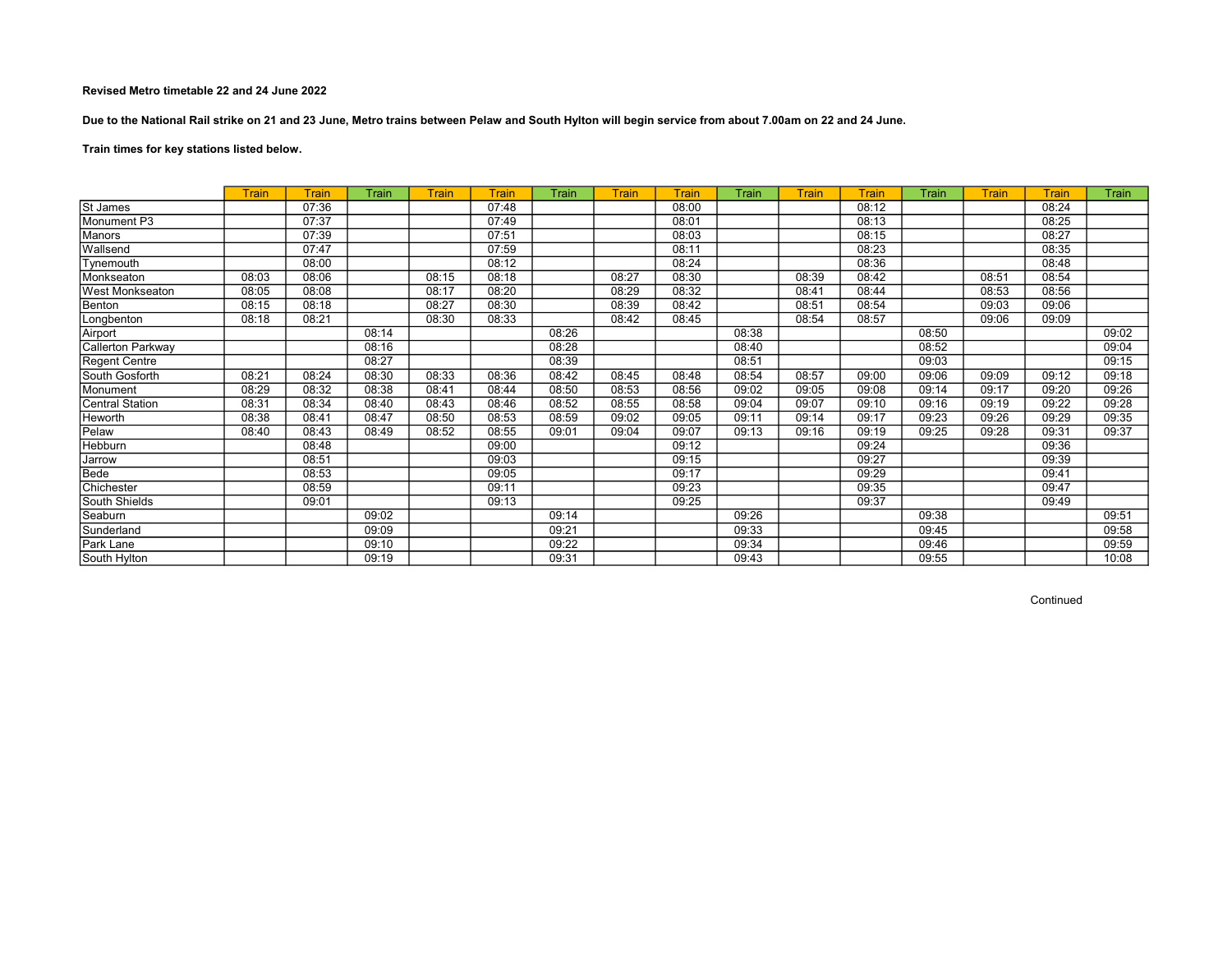Due to the National Rail strike on 21 and 23 June, Metro trains between Pelaw and South Hylton will begin service from about 7.00am on 22 and 24 June.

# Train times for key stations listed below.

|                          | Train | Train | Train | Train | Train | Train | Train | Train | Train | Train | <b>Train</b> | Train | Train | Train | <b>Train</b> |
|--------------------------|-------|-------|-------|-------|-------|-------|-------|-------|-------|-------|--------------|-------|-------|-------|--------------|
| St James                 | 08:36 |       | 08:48 |       | 09:00 |       | 09:12 |       | 09:24 |       | 09:36        |       | 09:48 |       | 10:00        |
| Monument P3              | 08:37 |       | 08:49 |       | 09:01 |       | 09:13 |       | 09:25 |       | 09:37        |       | 09:49 |       | 10:01        |
| Manors                   | 08:39 |       | 08:51 |       | 09:03 |       | 09:15 |       | 09:27 |       | 09:39        |       | 09:51 |       | 10:03        |
| Wallsend                 | 08:47 |       | 08:59 |       | 09:11 |       | 09:23 |       | 09:35 |       | 09:47        |       | 09:59 |       | 10:11        |
| Tynemouth                | 09:00 |       | 09:12 |       | 09:24 |       | 09:36 |       | 09:48 |       | 10:00        |       | 10:12 |       | 10:24        |
| Monkseaton               | 09:06 |       | 09:18 |       | 09:30 |       | 09:42 |       | 09:54 |       | 10:06        |       | 10:18 |       | 10:30        |
| <b>West Monkseaton</b>   | 09:08 |       | 09:20 |       | 09:32 |       | 09:44 |       | 09:56 |       | 10:08        |       | 10:20 |       | 10:32        |
| Benton                   | 09:18 |       | 09:30 |       | 09:42 |       | 09:54 |       | 10:06 |       | 10:18        |       | 10:30 |       | 10:42        |
| Longbenton               | 09:21 |       | 09:33 |       | 09:45 |       | 09:57 |       | 10:09 |       | 10:21        |       | 10:33 |       | 10:45        |
| Airport                  |       | 09:14 |       | 09:26 |       | 09:38 |       | 09:50 |       | 10:02 |              | 10:14 |       | 10:26 |              |
| <b>Callerton Parkway</b> |       | 09:16 |       | 09:28 |       | 09:40 |       | 09:52 |       | 10:04 |              | 10:16 |       | 10:28 |              |
| Regent Centre            |       | 09:27 |       | 09:39 |       | 09:51 |       | 10:03 |       | 10:15 |              | 10:27 |       | 10:39 |              |
| South Gosforth           | 09:24 | 09:30 | 09:36 | 09:42 | 09:48 | 09:54 | 10:00 | 10:06 | 10:12 | 10:18 | 10:24        | 10:30 | 10:36 | 10:42 | 10:48        |
| Monument                 | 09:32 | 09:38 | 09:44 | 09:50 | 09:56 | 10:02 | 10:08 | 10:14 | 10:20 | 10:26 | 10:32        | 10:38 | 10:44 | 10:50 | 10:56        |
| Central Station          | 09:34 | 09:40 | 09:46 | 09:52 | 09:58 | 10:04 | 10:10 | 10:16 | 10:22 | 10:28 | 10:34        | 10:40 | 10:46 | 10:52 | 10:58        |
| Heworth                  | 09:41 | 09:47 | 09:53 | 09:59 | 10:05 | 10:11 | 10:17 | 10:23 | 10:29 | 10:35 | 10:41        | 10:47 | 10:53 | 10:59 | 11:05        |
| Pelaw                    | 09:43 | 09:49 | 09:55 | 10:01 | 10:07 | 10:13 | 10:19 | 10:25 | 10:31 | 10:37 | 10:43        | 10:49 | 10:55 | 11:01 | 11:07        |
| Hebburn                  | 09:48 |       | 10:00 |       | 10:12 |       | 10:24 |       | 10:36 |       | 10:48        |       | 11:00 |       | 11:12        |
| Jarrow                   | 09:51 |       | 10:03 |       | 10:15 |       | 10:27 |       | 10:39 |       | 10:51        |       | 11:03 |       | 11:15        |
| Bede                     | 09:53 |       | 10:05 |       | 10:17 |       | 10:29 |       | 10:41 |       | 10:53        |       | 11:05 |       | 11:17        |
| Chichester               | 09:59 |       | 10:11 |       | 10:23 |       | 10:35 |       | 10:47 |       | 10:59        |       | 11:11 |       | 11:23        |
| South Shields            | 10:01 |       | 10:13 |       | 10:25 |       | 10:37 |       | 10:49 |       | 11:01        |       | 11:13 |       | 11:25        |
| Seaburn                  |       | 10:02 |       | 10:14 |       | 10:26 |       | 10:38 |       | 10:50 |              | 11:02 |       | 11:14 |              |
| Sunderland               |       | 10:09 |       | 10:21 |       | 10:33 |       | 10:45 |       | 10:57 |              | 11:09 |       | 11:21 |              |
| Park Lane                |       | 10:10 |       | 10:22 |       | 10:34 |       | 10:46 |       | 10:58 |              | 11:10 |       | 11:22 |              |
| South Hylton             |       | 10:19 |       | 10:31 |       | 10:43 |       | 10:55 |       | 11:07 |              | 11:19 |       | 11:31 |              |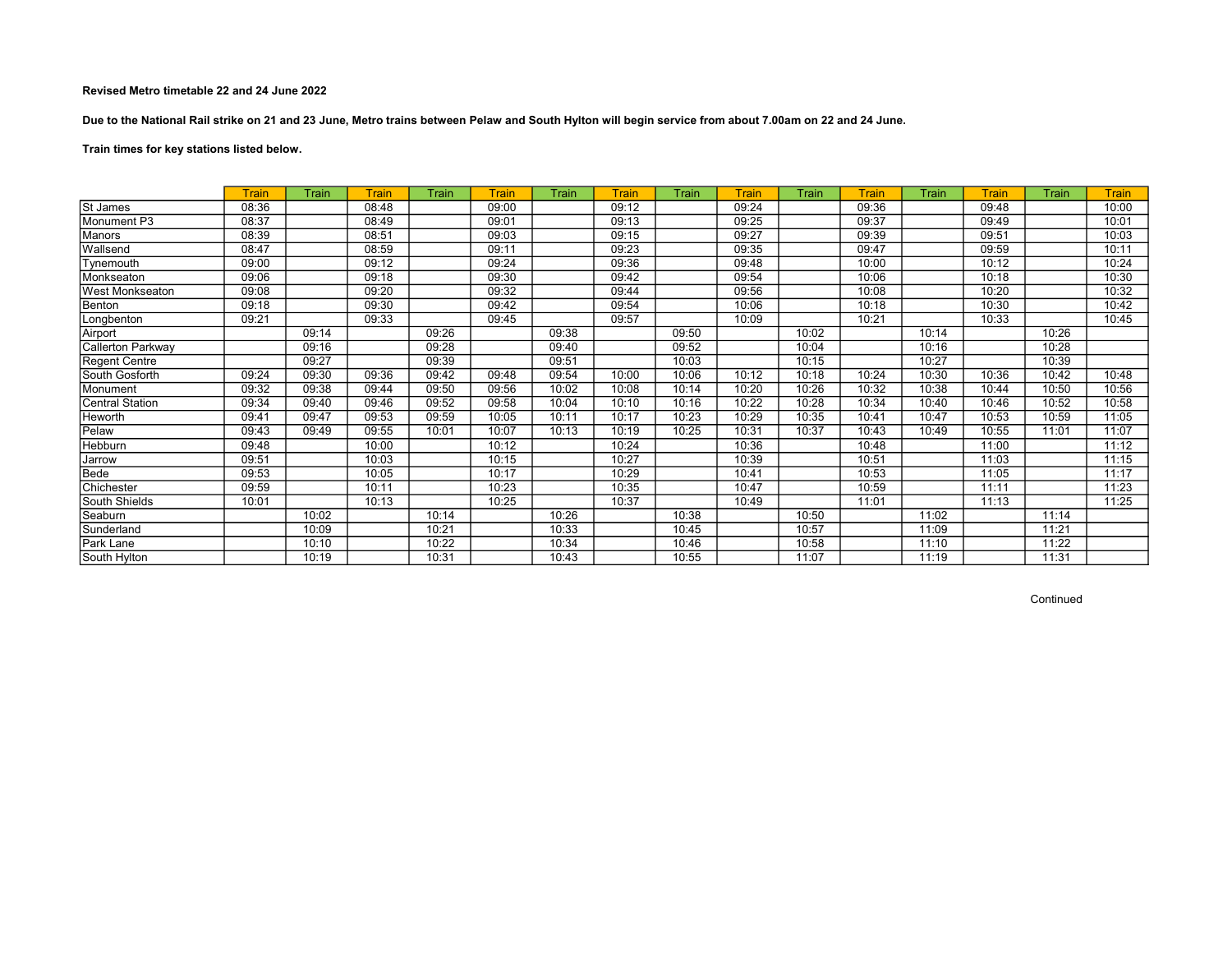Due to the National Rail strike on 21 and 23 June, Metro trains between Pelaw and South Hylton will begin service from about 7.00am on 22 and 24 June.

Train times for key stations listed below.

|                   | Train | Train | Train | Train | <b>Train</b> | <b>Train</b> | Train | Train | Train | Train | Train | <b>Train</b> | Train | Train | Train |
|-------------------|-------|-------|-------|-------|--------------|--------------|-------|-------|-------|-------|-------|--------------|-------|-------|-------|
| St James          |       | 10:12 |       | 10:24 |              | 10:36        |       | 10:48 |       | 11:00 |       | 11:12        |       | 11:24 |       |
| Monument P3       |       | 10:13 |       | 10:25 |              | 10:37        |       | 10:49 |       | 11:01 |       | 11:13        |       | 11:25 |       |
| Manors            |       | 10:15 |       | 10:27 |              | 10:39        |       | 10:51 |       | 11:03 |       | 11:15        |       | 11:27 |       |
| Wallsend          |       | 10:23 |       | 10:35 |              | 10:47        |       | 10:59 |       | 11:11 |       | 11:23        |       | 11:35 |       |
| Tynemouth         |       | 10:36 |       | 10:48 |              | 11:00        |       | 11:12 |       | 11:24 |       | 11:36        |       | 11:48 |       |
| Monkseaton        |       | 10:42 |       | 10:54 |              | 11:06        |       | 11:18 |       | 11:30 |       | 11:42        |       | 11:54 |       |
| West Monkseaton   |       | 10:44 |       | 10:56 |              | 11:08        |       | 11:20 |       | 11:32 |       | 11:44        |       | 11:56 |       |
| Benton            |       | 10:54 |       | 11:06 |              | 11:18        |       | 11:30 |       | 11:42 |       | 11:54        |       | 12:06 |       |
| Longbenton        |       | 10:57 |       | 11:09 |              | 11:21        |       | 11:33 |       | 11:45 |       | 11:57        |       | 12:09 |       |
| Airport           | 10:38 |       | 10:50 |       | 11:02        |              | 11:14 |       | 11:26 |       | 11:38 |              | 11:50 |       | 12:02 |
| Callerton Parkway | 10:40 |       | 10:52 |       | 11:04        |              | 11:16 |       | 11:28 |       | 11:40 |              | 11:52 |       | 12:04 |
| Regent Centre     | 10:51 |       | 11:03 |       | 11:15        |              | 11:27 |       | 11:39 |       | 11:51 |              | 12:03 |       | 12:15 |
| South Gosforth    | 10:54 | 11:00 | 11:06 | 11:12 | 11:18        | 11:24        | 11:30 | 11:36 | 11:42 | 11:48 | 11:54 | 12:00        | 12:06 | 12:12 | 12:18 |
| Monument          | 11:02 | 11:08 | 11:14 | 11:20 | 11:26        | 11:32        | 11:38 | 11:44 | 11:50 | 11:56 | 12:02 | 12:08        | 12:14 | 12:20 | 12:26 |
| Central Station   | 11:04 | 11:10 | 11:16 | 11:22 | 11:28        | 11:34        | 11:40 | 11:46 | 11:52 | 11:58 | 12:04 | 12:10        | 12:16 | 12:22 | 12:28 |
| <b>Heworth</b>    | 11:11 | 11:17 | 11:23 | 11:29 | 11:35        | 11:41        | 11:47 | 11:53 | 11:59 | 12:05 | 12:11 | 12:17        | 12:23 | 12:29 | 12:35 |
| Pelaw             | 11:13 | 11:19 | 11:25 | 11:31 | 11:37        | 11:43        | 11:49 | 11:55 | 12:01 | 12:07 | 12:13 | 12:19        | 12:25 | 12:31 | 12:37 |
| Hebburn           |       | 11:24 |       | 11:36 |              | 11:48        |       | 12:00 |       | 12:12 |       | 12:24        |       | 12:36 |       |
| Jarrow            |       | 11:27 |       | 11:39 |              | 11:51        |       | 12:03 |       | 12:15 |       | 12:27        |       | 12:39 |       |
| Bede              |       | 11:29 |       | 11:41 |              | 11:53        |       | 12:05 |       | 12:17 |       | 12:29        |       | 12:41 |       |
| Chichester        |       | 11:35 |       | 11:47 |              | 11:59        |       | 12:11 |       | 12:23 |       | 12:35        |       | 12:47 |       |
| South Shields     |       | 11:37 |       | 11:49 |              | 12:01        |       | 12:13 |       | 12:25 |       | 12:37        |       | 12:49 |       |
| Seaburn           | 11:26 |       | 11:38 |       | 11:50        |              | 12:02 |       | 12:14 |       | 12:26 |              | 12:38 |       | 12:50 |
| Sunderland        | 11:33 |       | 11:45 |       | 11:57        |              | 12:09 |       | 12:21 |       | 12:33 |              | 12:45 |       | 12:57 |
| Park Lane         | 11:34 |       | 11:46 |       | 11:58        |              | 12:10 |       | 12:22 |       | 12:34 |              | 12:46 |       | 12:58 |
| South Hylton      | 11:43 |       | 11:55 |       | 12:07        |              | 12:19 |       | 12:31 |       | 12:43 |              | 12:55 |       | 13:07 |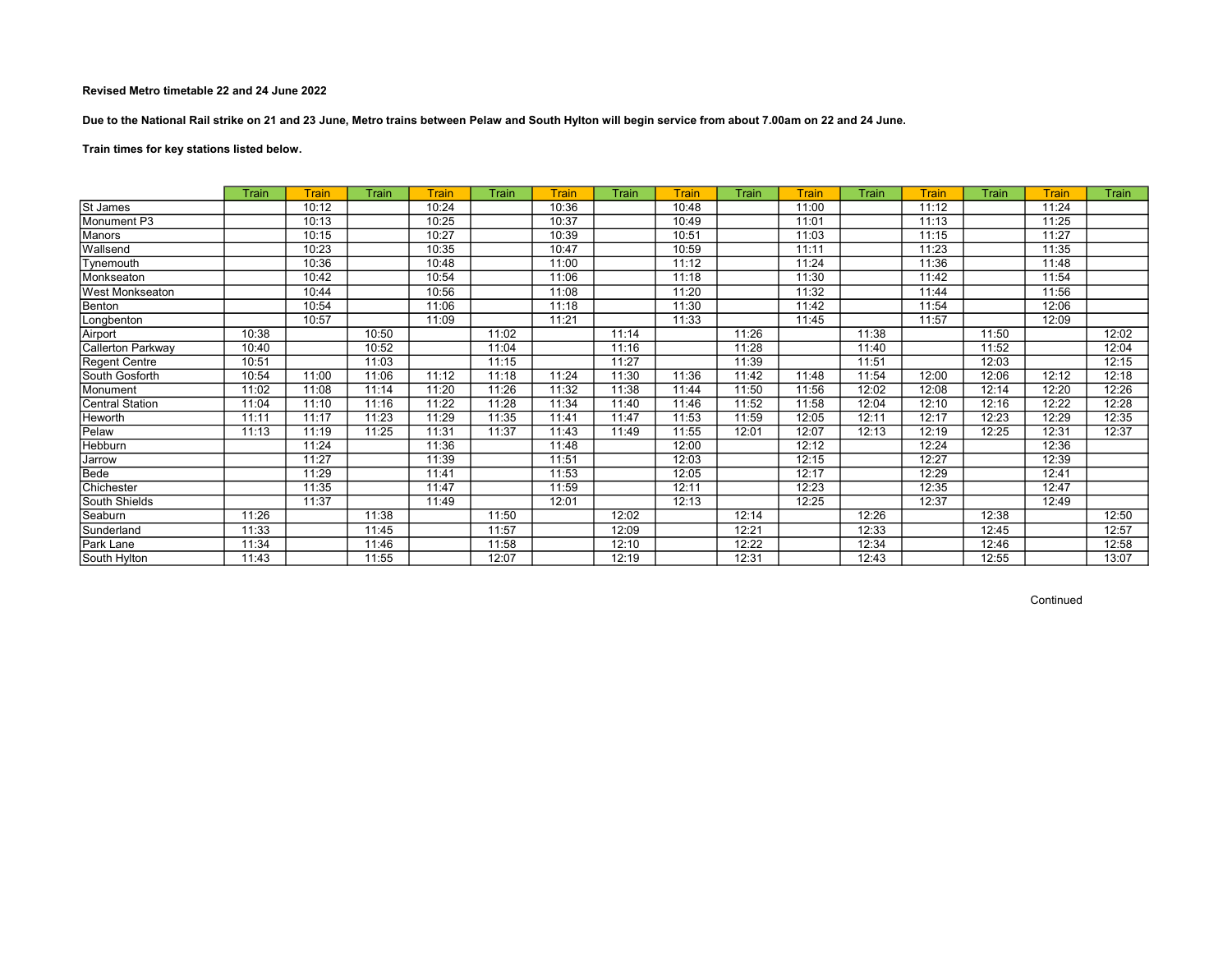Due to the National Rail strike on 21 and 23 June, Metro trains between Pelaw and South Hylton will begin service from about 7.00am on 22 and 24 June.

# Train times for key stations listed below.

|                        | <b>Train</b> | Train | Train | Train | <b>Train</b> | Train | Train | Train | <b>Train</b> | Train | <b>Train</b> | Train | Train | Train | <b>Train</b> |
|------------------------|--------------|-------|-------|-------|--------------|-------|-------|-------|--------------|-------|--------------|-------|-------|-------|--------------|
| St James               | 11:36        |       | 11:48 |       | 12:00        |       | 12:12 |       | 12:24        |       | 12:36        |       | 12:48 |       | 13:00        |
| Monument P3            | 11:37        |       | 11:49 |       | 12:01        |       | 12:13 |       | 12:25        |       | 12:37        |       | 12:49 |       | 13:01        |
| Manors                 | 11:39        |       | 11:51 |       | 12:03        |       | 12:15 |       | 12:27        |       | 12:39        |       | 12:51 |       | 13:03        |
| Wallsend               | 11:47        |       | 11:59 |       | 12:11        |       | 12:23 |       | 12:35        |       | 12:47        |       | 12:59 |       | 13:11        |
| Tynemouth              | 12:00        |       | 12:12 |       | 12:24        |       | 12:36 |       | 12:48        |       | 13:00        |       | 13:12 |       | 13:24        |
| Monkseaton             | 12:06        |       | 12:18 |       | 12:30        |       | 12:42 |       | 12:54        |       | 13:06        |       | 13:18 |       | 13:30        |
| <b>West Monkseaton</b> | 12:08        |       | 12:20 |       | 12:32        |       | 12:44 |       | 12:56        |       | 13:08        |       | 13:20 |       | 13:32        |
| Benton                 | 12:18        |       | 12:30 |       | 12:42        |       | 12:54 |       | 13:06        |       | 13:18        |       | 13:30 |       | 13:42        |
| Longbenton             | 12:21        |       | 12:33 |       | 12:45        |       | 12:57 |       | 13:09        |       | 13:21        |       | 13:33 |       | 13:45        |
| Airport                |              | 12:14 |       | 12:26 |              | 12:38 |       | 12:50 |              | 13:02 |              | 13:14 |       | 13:26 |              |
| Callerton Parkway      |              | 12:16 |       | 12:28 |              | 12:40 |       | 12:52 |              | 13:04 |              | 13:16 |       | 13:28 |              |
| Regent Centre          |              | 12:27 |       | 12:39 |              | 12:51 |       | 13:03 |              | 13:15 |              | 13:27 |       | 13:39 |              |
| South Gosforth         | 12:24        | 12:30 | 12:36 | 12:42 | 12:48        | 12:54 | 13:00 | 13:06 | 13:12        | 13:18 | 13:24        | 13:30 | 13:36 | 13:42 | 13:48        |
| Monument               | 12:32        | 12:38 | 12:44 | 12:50 | 12:56        | 13:02 | 13:08 | 13:14 | 13:20        | 13:26 | 13:32        | 13:38 | 13:44 | 13:50 | 13:56        |
| Central Station        | 12:34        | 12:40 | 12:46 | 12:52 | 12:58        | 13:04 | 13:10 | 13:16 | 13:22        | 13:28 | 13:34        | 13:40 | 13:46 | 13:52 | 13:58        |
| Heworth                | 12:41        | 12:47 | 12:53 | 12:59 | 13:05        | 13:11 | 13:17 | 13:23 | 13:29        | 13:35 | 13:41        | 13:47 | 13:53 | 13:59 | 14:05        |
| Pelaw                  | 12:43        | 12:49 | 12:55 | 13:01 | 13:07        | 13:13 | 13:19 | 13:25 | 13:31        | 13:37 | 13:43        | 13:49 | 13:55 | 14:01 | 14:07        |
| Hebburn                | 12:48        |       | 13:00 |       | 13:12        |       | 13:24 |       | 13:36        |       | 13:48        |       | 14:00 |       | 14:12        |
| Jarrow                 | 12:51        |       | 13:03 |       | 13:15        |       | 13:27 |       | 13:39        |       | 13:51        |       | 14:03 |       | 14:15        |
| Bede                   | 12:53        |       | 13:05 |       | 13:17        |       | 13:29 |       | 13:41        |       | 13:53        |       | 14:05 |       | 14:17        |
| Chichester             | 12:59        |       | 13:11 |       | 13:23        |       | 13:35 |       | 13:47        |       | 13:59        |       | 14:11 |       | 14:23        |
| South Shields          | 13:01        |       | 13:13 |       | 13:25        |       | 13:37 |       | 13:49        |       | 14:01        |       | 14:13 |       | 14:25        |
| Seaburn                |              | 13:02 |       | 13:14 |              | 13:26 |       | 13:38 |              | 13:50 |              | 14:02 |       | 14:14 |              |
| Sunderland             |              | 13:09 |       | 13:21 |              | 13:33 |       | 13:45 |              | 13:57 |              | 14:09 |       | 14:21 |              |
| <b>Park Lane</b>       |              | 13:10 |       | 13:22 |              | 13:34 |       | 13:46 |              | 13:58 |              | 14:10 |       | 14:22 |              |
| South Hylton           |              | 13:19 |       | 13:31 |              | 13:43 |       | 13:55 |              | 14:07 |              | 14:19 |       | 14:31 |              |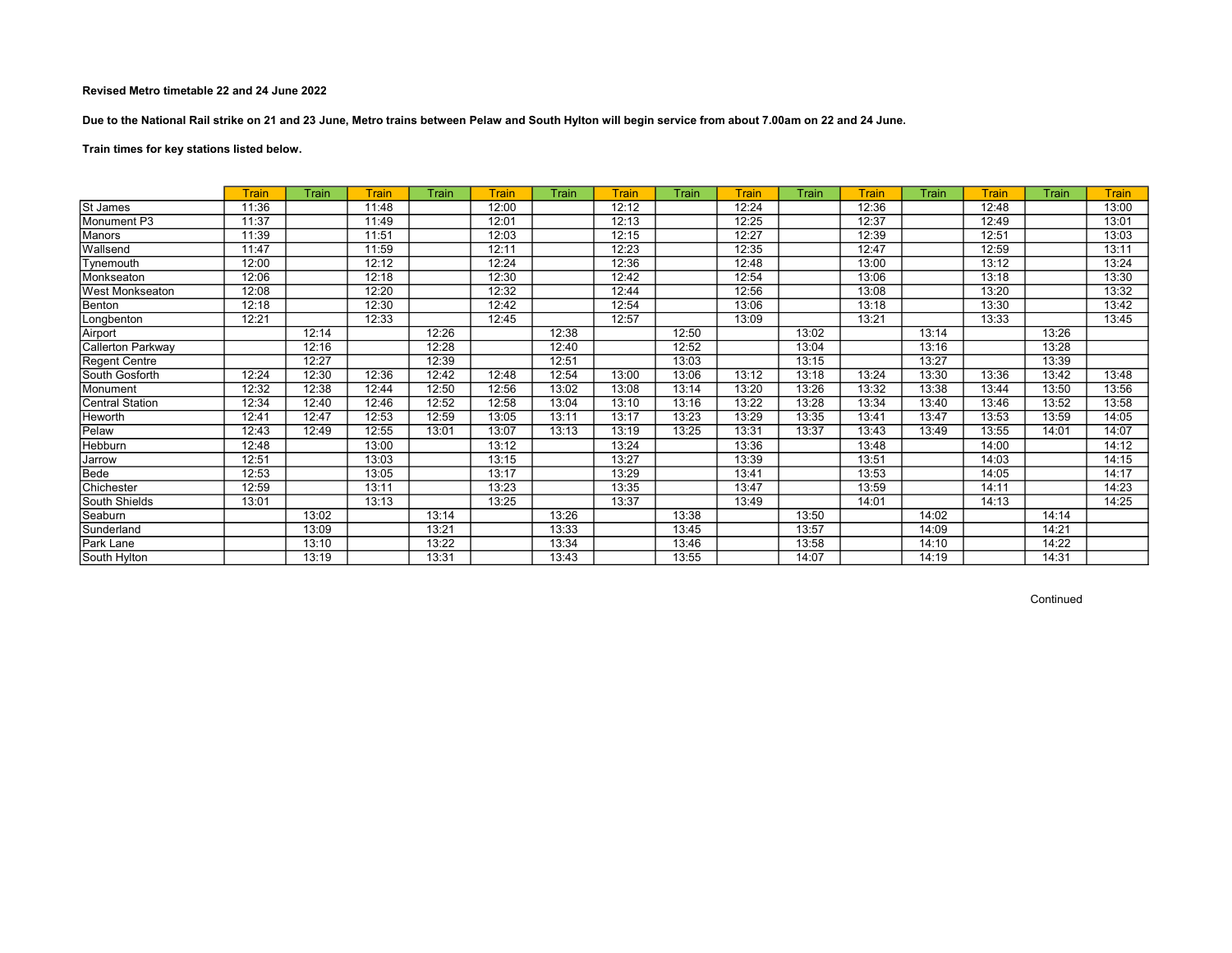Due to the National Rail strike on 21 and 23 June, Metro trains between Pelaw and South Hylton will begin service from about 7.00am on 22 and 24 June.

Train times for key stations listed below.

|                   | Train | Train | Train | <b>Train</b> | <b>Train</b> | <b>Train</b> | Train | Train | Train | Train | Train | <b>Train</b> | Train | <b>Train</b> | Train |
|-------------------|-------|-------|-------|--------------|--------------|--------------|-------|-------|-------|-------|-------|--------------|-------|--------------|-------|
| St James          |       | 13:12 |       | 13:24        |              | 13:36        |       | 13:48 |       | 14:00 |       | 14:12        |       | 14:24        |       |
| Monument P3       |       | 13:13 |       | 13:25        |              | 13:37        |       | 13:49 |       | 14:01 |       | 14:13        |       | 14:25        |       |
| Manors            |       | 13:15 |       | 13:27        |              | 13:39        |       | 13:51 |       | 14:03 |       | 14:15        |       | 14:27        |       |
| Wallsend          |       | 13:23 |       | 13:35        |              | 13:47        |       | 13:59 |       | 14:11 |       | 14:23        |       | 14:35        |       |
| Tynemouth         |       | 13:36 |       | 13:48        |              | 14:00        |       | 14:12 |       | 14:24 |       | 14:36        |       | 14:48        |       |
| Monkseaton        |       | 13:42 |       | 13:54        |              | 14:06        |       | 14:18 |       | 14:30 |       | 14:42        |       | 14:54        |       |
| West Monkseaton   |       | 13:44 |       | 13:56        |              | 14:08        |       | 14:20 |       | 14:32 |       | 14:44        |       | 14:56        |       |
| Benton            |       | 13:54 |       | 14:06        |              | 14:18        |       | 14:30 |       | 14:42 |       | 14:54        |       | 15:06        |       |
| _ongbenton        |       | 13:57 |       | 14:09        |              | 14:21        |       | 14:33 |       | 14:45 |       | 14:57        |       | 15:09        |       |
| Airport           | 13:38 |       | 13:50 |              | 14:02        |              | 14:14 |       | 14:26 |       | 14:38 |              | 14:50 |              | 15:02 |
| Callerton Parkway | 13:40 |       | 13:52 |              | 14:04        |              | 14:16 |       | 14:28 |       | 14:40 |              | 14:52 |              | 15:04 |
| Regent Centre     | 13:51 |       | 14:03 |              | 14:15        |              | 14:27 |       | 14:39 |       | 14:51 |              | 15:03 |              | 15:15 |
| South Gosforth    | 13:54 | 14:00 | 14:06 | 14:12        | 14:18        | 14:24        | 14:30 | 14:36 | 14:42 | 14:48 | 14:54 | 15:00        | 15:06 | 15:12        | 15:18 |
| Monument          | 14:02 | 14:08 | 14:14 | 14:20        | 14:26        | 14:32        | 14:38 | 14:44 | 14:50 | 14:56 | 15:02 | 15:08        | 15:14 | 15:20        | 15:26 |
| Central Station   | 14:04 | 14:10 | 14:16 | 14:22        | 14:28        | 14:34        | 14:40 | 14:46 | 14:52 | 14:58 | 15:04 | 15:10        | 15:16 | 15:22        | 15:28 |
| Heworth           | 14:11 | 14:17 | 14:23 | 14:29        | 14:35        | 14:41        | 14:47 | 14:53 | 14:59 | 15:05 | 15:11 | 15:17        | 15:23 | 15:29        | 15:35 |
| Pelaw             | 14:13 | 14:19 | 14:25 | 14:31        | 14:37        | 14:43        | 14:49 | 14:55 | 15:01 | 15:07 | 15:13 | 15:19        | 15:25 | 15:31        | 15:37 |
| Hebburn           |       | 14:24 |       | 14:36        |              | 14:48        |       | 15:00 |       | 15:12 |       | 15:24        |       | 15:36        |       |
| Jarrow            |       | 14:27 |       | 14:39        |              | 14:51        |       | 15:03 |       | 15:15 |       | 15:27        |       | 15:39        |       |
| Bede              |       | 14:29 |       | 14:41        |              | 14:53        |       | 15:05 |       | 15:17 |       | 15:29        |       | 15:41        |       |
| Chichester        |       | 14:35 |       | 14:47        |              | 14:59        |       | 15:11 |       | 15:23 |       | 15:35        |       | 15:47        |       |
| South Shields     |       | 14:37 |       | 14:49        |              | 15:01        |       | 15:13 |       | 15:25 |       | 15:37        |       | 15:49        |       |
| Seaburn           | 14:26 |       | 14:38 |              | 14:50        |              | 15:02 |       | 15:14 |       | 15:26 |              | 15:38 |              | 15:50 |
| Sunderland        | 14:33 |       | 14:45 |              | 14:57        |              | 15:09 |       | 15:21 |       | 15:33 |              | 15:45 |              | 15:57 |
| Park Lane         | 14:34 |       | 14:46 |              | 14:58        |              | 15:10 |       | 15:22 |       | 15:34 |              | 15:46 |              | 15:58 |
| South Hylton      | 14:43 |       | 14:55 |              | 15:07        |              | 15:19 |       | 15:31 |       | 15:43 |              | 15:55 |              | 16:07 |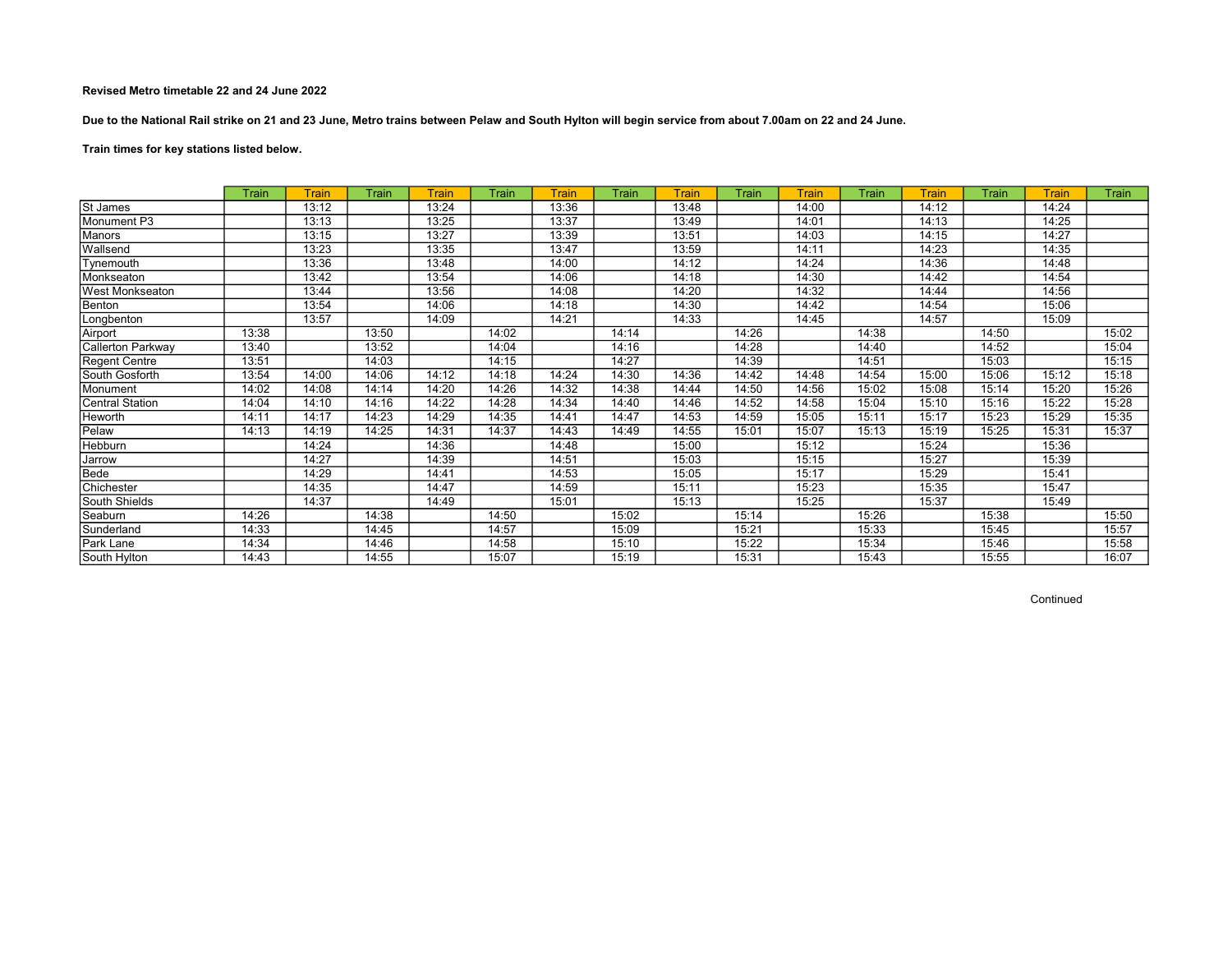Due to the National Rail strike on 21 and 23 June, Metro trains between Pelaw and South Hylton will begin service from about 7.00am on 22 and 24 June.

Train times for key stations listed below.

|                        | <b>Train</b> | Train | Train | <b>Train</b> | Train | <b>Train</b> | Train | Train | Train | Train | Train | <b>Train</b> | <b>Train</b> | Train | Train |
|------------------------|--------------|-------|-------|--------------|-------|--------------|-------|-------|-------|-------|-------|--------------|--------------|-------|-------|
| St James               | 14:36        |       |       | 14:48        |       | 15:00        |       |       | 15:12 |       |       |              | 15:24        |       |       |
| Monument P3            | 14:37        |       |       | 14:49        |       | 15:01        |       |       | 15:13 |       |       |              | 15:25        |       |       |
| Manors                 | 14:39        |       |       | 14:51        |       | 15:03        |       |       | 15:15 |       |       |              | 15:27        |       |       |
| Wallsend               | 14:47        |       |       | 14:59        |       | 15:11        |       |       | 15:23 |       |       |              | 15:35        |       |       |
| Tynemouth              | 15:00        |       |       | 15:12        |       | 15:24        |       |       | 15:36 |       |       |              | 15:48        |       |       |
| Monkseaton             | 15:06        |       |       | 15:18        |       | 15:30        |       |       | 15:42 |       |       | 15:51        | 15:54        |       |       |
| <b>West Monkseaton</b> | 15:08        |       |       | 15:20        |       | 15:32        |       |       | 15:44 |       |       | 15:53        | 15:56        |       |       |
| Benton                 | 15:18        |       |       | 15:30        |       | 15:42        |       |       | 15:54 |       |       | 16:03        | 16:06        |       |       |
| Longbenton             | 15:21        |       |       | 15:33        |       | 15:45        |       |       | 15:57 |       |       | 16:06        | 16:09        |       |       |
| Airport                |              |       | 15:14 |              | 15:26 |              |       | 15:38 |       |       | 15:50 |              |              |       | 16:02 |
| Callerton Parkway      |              |       | 15:16 |              | 15:28 |              |       | 15:40 |       |       | 15:52 |              |              |       | 16:04 |
| Regent Centre          |              | 15:24 | 15:27 |              | 15:39 |              |       | 15:51 |       | 16:00 | 16:03 |              |              | 16:12 | 16:15 |
| South Gosforth         | 15:24        | 15:27 | 15:30 | 15:36        | 15:42 | 15:48        | 15:51 | 15:54 | 16:00 | 16:03 | 16:06 | 16:09        | 16:12        | 16:15 | 16:18 |
| Monument               | 15:32        | 15:35 | 15:38 | 15:44        | 15:50 | 15:56        | 15:59 | 16:02 | 16:08 | 16:11 | 16:14 | 16:17        | 16:20        | 16:23 | 16:26 |
| Central Station        | 15:34        | 15:37 | 15:40 | 15:46        | 15:52 | 15:58        | 16:01 | 16:04 | 16:10 | 16:13 | 16:16 | 16:19        | 16:22        | 16:25 | 16:28 |
| <b>Heworth</b>         | 15:41        | 15:44 | 15:47 | 15:53        | 15:59 | 16:05        | 16:08 | 16:11 | 16:17 | 16:20 | 16:23 | 16:26        | 16:29        | 16:32 | 16:35 |
| Pelaw                  | 15:43        | 15:46 | 15:49 | 15:55        | 16:01 | 16:07        | 16:10 | 16:13 | 16:19 | 16:22 | 16:25 | 16:28        | 16:31        | 16:34 | 16:37 |
| Hebburn                | 15:48        |       |       | 16:00        |       | 16:12        |       |       | 16:24 |       |       |              | 16:36        |       |       |
| Jarrow                 | 15:51        |       |       | 16:03        |       | 16:15        |       |       | 16:27 |       |       |              | 16:39        |       |       |
| Bede                   | 15:53        |       |       | 16:05        |       | 16:17        |       |       | 16:29 |       |       |              | 16:41        |       |       |
| Chichester             | 15:59        |       |       | 16:11        |       | 16:23        |       |       | 16:35 |       |       |              | 16:47        |       |       |
| South Shields          | 16:01        |       |       | 16:13        |       | 16:25        |       |       | 16:37 |       |       |              | 16:49        |       |       |
| Seaburn                |              |       | 16:02 |              | 16:14 |              |       | 16:26 |       |       | 16:38 |              |              |       | 16:50 |
| Sunderland             |              |       | 16:09 |              | 16:21 |              |       | 16:33 |       |       | 16:45 |              |              |       | 16:57 |
| Park Lane              |              |       | 16:10 |              | 16:22 |              |       | 16:34 |       |       | 16:46 |              |              |       | 16:58 |
| South Hylton           |              |       | 16:19 |              | 16:31 |              |       | 16:43 |       |       | 16:55 |              |              |       | 17:07 |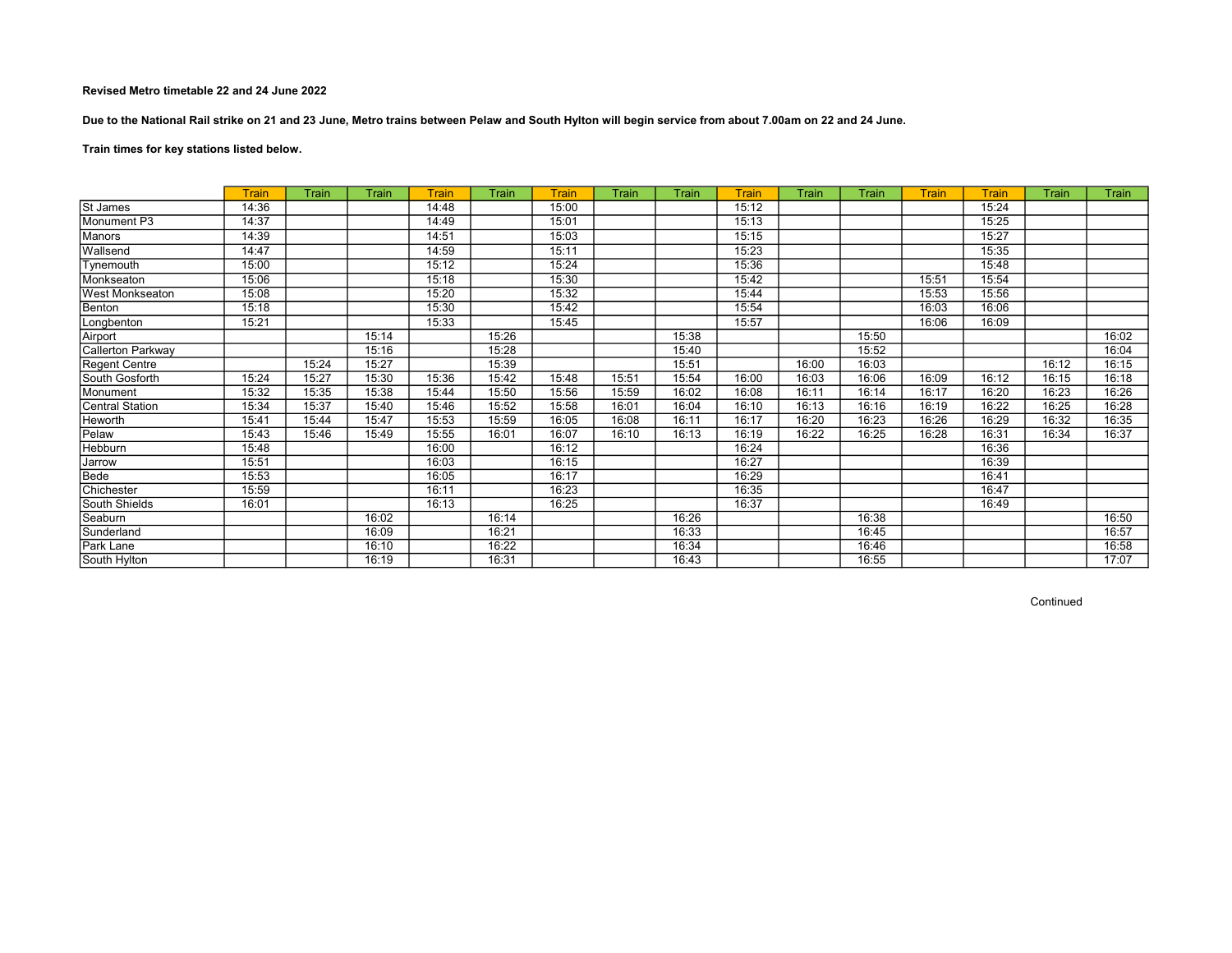Due to the National Rail strike on 21 and 23 June, Metro trains between Pelaw and South Hylton will begin service from about 7.00am on 22 and 24 June.

Train times for key stations listed below.

|                          | <b>Train</b> | Train | Train | Train | Train | Train | Train | Train | Train | Train | <b>Train</b> | Train | Train | Train | Train |
|--------------------------|--------------|-------|-------|-------|-------|-------|-------|-------|-------|-------|--------------|-------|-------|-------|-------|
| St James                 | 15:36        |       |       | 15:48 |       |       | 16:00 |       |       | 16:12 |              |       | 16:24 |       |       |
| Monument P3              | 15:37        |       |       | 15:49 |       |       | 16:01 |       |       | 16:13 |              |       | 16:25 |       |       |
| Manors                   | 15:39        |       |       | 15:51 |       |       | 16:03 |       |       | 16:15 |              |       | 16:27 |       |       |
| Wallsend                 | 15:47        |       |       | 15:59 |       |       | 16:11 |       |       | 16:23 |              |       | 16:35 |       |       |
| Tynemouth                | 16:00        |       |       | 16:12 |       |       | 16:24 |       |       | 16:36 |              |       | 16:48 |       |       |
| Monkseaton               | 16:06        | 16:09 |       | 16:18 |       |       | 16:30 | 16:33 |       | 16:42 | 16:45        |       | 16:54 |       |       |
| West Monkseaton          | 16:08        | 16:11 |       | 16:20 |       |       | 16:32 | 16:35 |       | 16:44 | 16:47        |       | 16:56 |       |       |
| Benton                   | 16:18        | 16:21 |       | 16:30 |       |       | 16:42 | 16:45 |       | 16:54 | 16:57        |       | 17:06 |       |       |
| Longbenton               | 16:21        | 16:24 |       | 16:33 |       |       | 16:45 | 16:48 |       | 16:57 | 17:00        |       | 17:09 |       |       |
| Airport                  |              |       | 16:14 |       |       | 16:26 |       |       | 16:38 |       |              | 16:50 |       |       | 17:02 |
| <b>Callerton Parkway</b> |              |       | 16:16 |       |       | 16:28 |       |       | 16:40 |       |              | 16:52 |       |       | 17:04 |
| Regent Centre            |              |       | 16:27 |       | 16:36 | 16:39 |       |       | 16:51 |       |              | 17:03 |       | 17:12 | 17:15 |
| South Gosforth           | 16:24        | 16:27 | 16:30 | 16:36 | 16:39 | 16:42 | 16:48 | 16:51 | 16:54 | 17:00 | 17:03        | 17:06 | 17:12 | 17:15 | 17:18 |
| Monument                 | 16:32        | 16:35 | 16:38 | 16:44 | 16:47 | 16:50 | 16:56 | 16:59 | 17:02 | 17:08 | 17:11        | 17:14 | 17:20 | 17:23 | 17:26 |
| Central Station          | 16:34        | 16:37 | 16:40 | 16:46 | 16:49 | 16:52 | 16:58 | 17:01 | 17:04 | 17:10 | 17:13        | 17:16 | 17:22 | 17:25 | 17:28 |
| Heworth                  | 16:41        | 16:44 | 16:47 | 16:53 | 16:56 | 16:59 | 17:05 | 17:08 | 17:11 | 17:17 | 17:20        | 17:23 | 17:29 | 17:32 | 17:35 |
| Pelaw                    | 16:43        | 16:46 | 16:49 | 16:55 | 16:58 | 17:01 | 17:07 | 17:10 | 17:13 | 17:19 | 17:22        | 17:25 | 17:31 | 17:34 | 17:37 |
| Hebburn                  | 16:48        |       |       | 17:00 |       |       | 17:12 |       |       | 17:24 |              |       | 17:36 |       |       |
| <b>Jarrow</b>            | 16:51        |       |       | 17:03 |       |       | 17:15 |       |       | 17:27 |              |       | 17:39 |       |       |
| Bede                     | 16:53        |       |       | 17:05 |       |       | 17:17 |       |       | 17:29 |              |       | 17:41 |       |       |
| Chichester               | 16:59        |       |       | 17:11 |       |       | 17:23 |       |       | 17:35 |              |       | 17:47 |       |       |
| South Shields            | 17:01        |       |       | 17:13 |       |       | 17:25 |       |       | 17:37 |              |       | 17:49 |       |       |
| Seaburn                  |              |       | 17:04 |       |       | 17:14 |       |       | 17:26 |       |              | 17:38 |       |       | 17:50 |
| Sunderland               |              |       | 17:10 |       |       | 17:21 |       |       | 17:33 |       |              | 17:45 |       |       | 17:57 |
| Park Lane                |              |       | 17:12 |       |       | 17:22 |       |       | 17:34 |       |              | 17:46 |       |       | 18:01 |
| South Hylton             |              |       | 17:21 |       |       | 17:31 |       |       | 17:43 |       |              | 17:55 |       |       | 18:10 |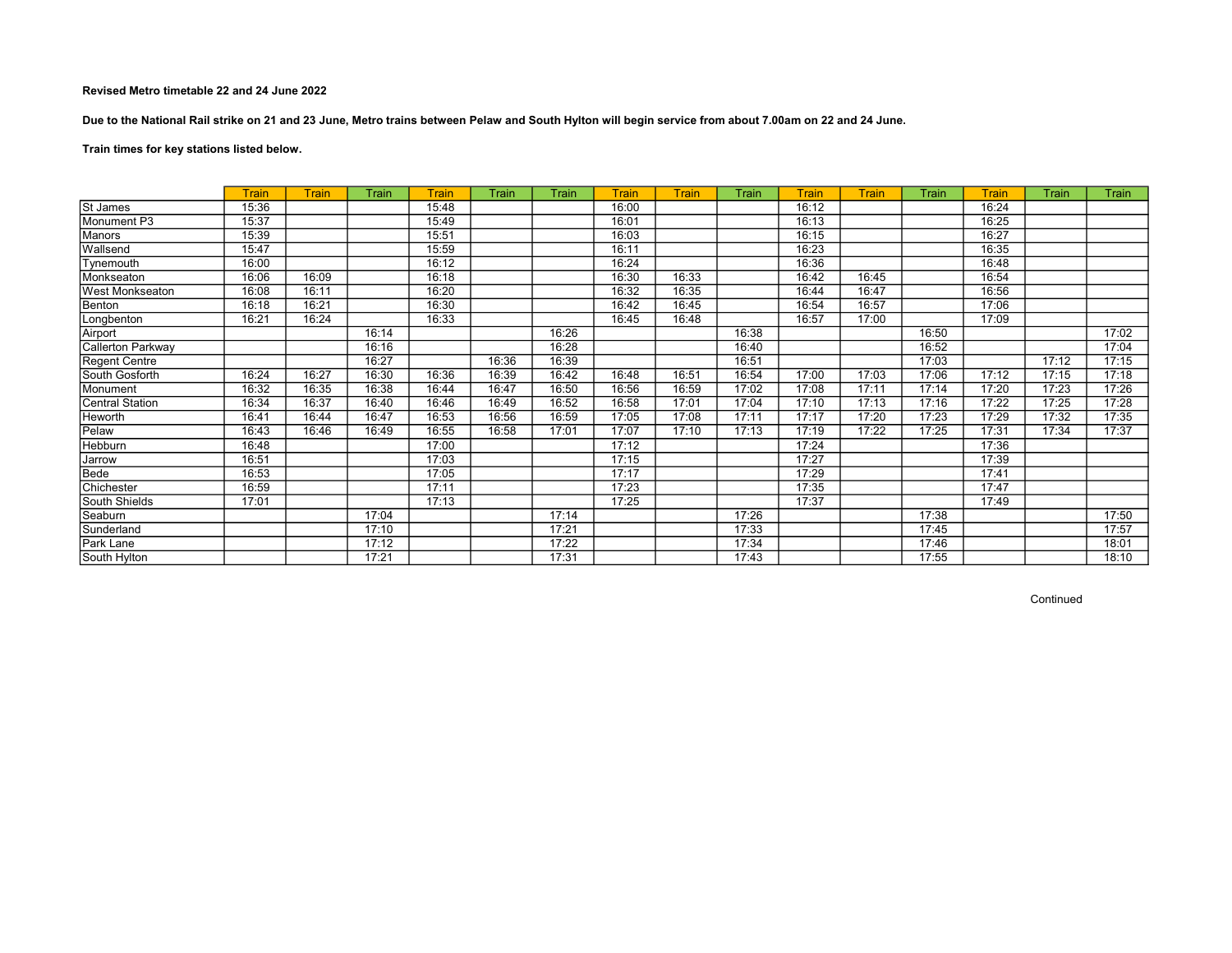Due to the National Rail strike on 21 and 23 June, Metro trains between Pelaw and South Hylton will begin service from about 7.00am on 22 and 24 June.

Train times for key stations listed below.

|                      | Train | <b>Train</b> | Train | Train | <b>Train</b> | Train | Train | Train | <b>Train</b> | Train | <b>Train</b> | Train | Train | Train | Train |
|----------------------|-------|--------------|-------|-------|--------------|-------|-------|-------|--------------|-------|--------------|-------|-------|-------|-------|
| St James             | 16:34 |              |       | 16:46 |              |       | 16:58 |       | 17:07        |       | 17:14        |       | 17:29 |       |       |
| Monument P3          | 16:35 |              |       | 16:47 |              |       | 16:59 |       | 17:08        |       | 17:15        |       | 17:30 |       |       |
| Manors               | 16:37 |              |       | 16:49 |              |       | 17:01 |       | 17:10        |       | 17:17        |       | 17:32 |       |       |
| Wallsend             | 16:45 |              |       | 16:57 |              |       | 17:09 |       | 17:18        |       | 17:25        |       | 17:40 |       |       |
| Tynemouth            | 16:58 |              |       | 17:10 |              |       | 17:22 |       | 17:31        |       | 17:38        |       | 17:53 |       |       |
| Monkseaton           | 17:04 | 17:08        |       | 17:16 | 17:20        |       | 17:28 | 17:33 | 17:37        |       | 17:44        |       | 17:59 |       |       |
| West Monkseaton      | 17:06 | 17:10        |       | 17:18 | 17:22        |       | 17:30 | 17:35 | 17:39        |       | 17:46        |       | 18:01 |       |       |
| Benton               | 17:16 | 17:20        |       | 17:28 | 17:32        |       | 17:40 | 17:44 | 17:49        |       | 17:56        |       | 18:11 |       |       |
| Longbenton           | 17:19 | 17:23        |       | 17:31 | 17:35        |       | 17:43 | 17:47 | 17:52        |       | 17:59        |       | 18:14 |       |       |
| Airport              |       |              | 17:14 |       |              | 17:26 |       |       |              | 17:39 |              | 17:54 |       | 18:09 | 18:13 |
| Callerton Parkway    |       |              | 17:16 |       |              | 17:28 |       |       |              | 17:41 |              | 17:56 |       | 18:11 | 18:15 |
| <b>Regent Centre</b> |       |              | 17:27 |       |              | 17:39 |       |       |              | 17:51 |              | 18:06 |       | 18:21 | 18:25 |
| South Gosforth       | 17:22 | 17:26        | 17:30 | 17:34 | 17:38        | 17:42 | 17:46 | 17:50 |              | 17:55 | 18:02        | 18:09 | 18:17 | 18:24 | 18:28 |
| Monument             | 17:30 | 17:34        | 17:38 | 17:42 | 17:46        | 17:50 | 17:54 | 17:59 |              | 18:03 | 18:09        | 18:17 | 18:24 | 18:32 |       |
| Central Station      | 17:32 | 17:36        | 17:40 | 17:44 | 17:48        | 17:52 | 17:56 | 18:00 |              | 18:04 | 18:11        | 18:18 | 18:26 | 18:33 |       |
| Heworth              | 17:39 | 17:43        | 17:47 | 17:51 | 17:55        | 17:59 | 18:03 | 18:08 |              | 18:12 | 18:18        | 18:26 | 18:33 | 18:41 |       |
| Pelaw                | 17:41 | 17:45        | 17:49 | 17:53 | 17:57        | 18:01 | 18:05 | 18:10 |              | 18:14 | 18:20        | 18:28 | 18:35 | 18:43 |       |
| <b>Hebburn</b>       | 17:46 |              |       | 17:58 |              |       | 18:09 |       |              |       | 18:24        |       | 18:39 |       |       |
| Jarrow               | 17:49 |              |       | 18:01 |              |       | 18:12 |       |              |       | 18:27        |       | 18:42 |       |       |
| Bede                 | 17:51 |              |       | 18:03 |              |       | 18:14 |       |              |       | 18:29        |       | 18:44 |       |       |
| Chichester           | 17:57 |              |       | 18:09 |              |       | 18:20 |       |              |       | 18:35        |       | 18:50 |       |       |
| South Shields        | 17:59 |              |       | 18:12 |              |       | 18:22 |       |              |       | 18:37        |       | 18:52 |       |       |
| Seaburn              |       |              | 18:02 |       |              | 18:14 |       |       |              | 18:27 |              | 18:41 |       | 18:56 |       |
| Sunderland           |       |              | 18:09 |       |              | 18:21 |       |       |              | 18:33 |              | 18:47 |       | 19:02 |       |
| Park Lane            |       |              | 18:13 |       |              | 18:22 |       |       |              | 18:35 |              | 18:49 |       | 19:04 |       |
| South Hylton         |       |              | 18:22 |       |              | 18:31 |       |       |              | 18:44 |              | 18:58 |       | 19:13 |       |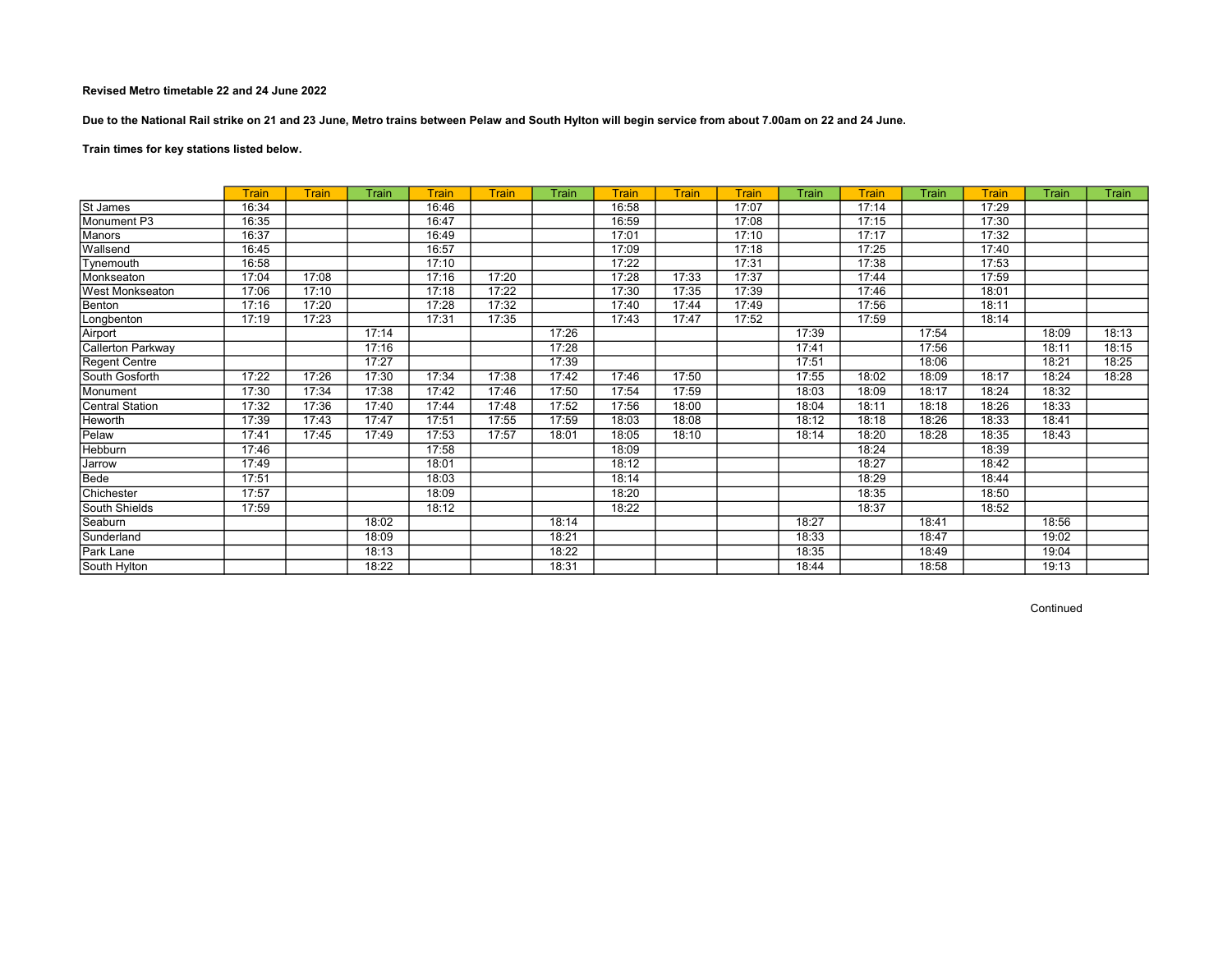Due to the National Rail strike on 21 and 23 June, Metro trains between Pelaw and South Hylton will begin service from about 7.00am on 22 and 24 June.

# Train times for key stations listed below.

|                        | Train | Train | <b>Train</b> | Train | <b>Train</b> | Train | Train | Train | Train | Train | <b>Train</b> | Train | Train | Train | <b>Train</b> |
|------------------------|-------|-------|--------------|-------|--------------|-------|-------|-------|-------|-------|--------------|-------|-------|-------|--------------|
| St James               | 17:44 |       | 17:59        |       | 18:15        |       | 18:30 |       | 18:45 |       | 19:00        |       | 19:15 |       | 19:30        |
| Monument P3            | 17:45 |       | 18:00        |       | 18:16        |       | 18:31 |       | 18:46 |       | 19:01        |       | 19:16 |       | 19:31        |
| Manors                 | 17:47 |       | 18:02        |       | 18:18        |       | 18:33 |       | 18:48 |       | 19:03        |       | 19:18 |       | 19:33        |
| Wallsend               | 17:55 |       | 18:10        |       | 18:26        |       | 18:41 |       | 18:56 |       | 19:11        |       | 19:26 |       | 19:41        |
| Tynemouth              | 18:08 |       | 18:23        |       | 18:39        |       | 18:54 |       | 19:09 |       | 19:24        |       | 19:39 |       | 19:54        |
| Monkseaton             | 18:14 |       | 18:29        |       | 18:45        |       | 19:00 |       | 19:15 |       | 19:30        |       | 19:45 |       | 20:00        |
| <b>West Monkseaton</b> | 18:16 |       | 18:31        |       | 18:46        |       | 19:01 |       | 19:16 |       | 19:31        |       | 19:46 |       | 20:01        |
| Benton                 | 18:26 |       | 18:41        |       | 18:56        |       | 19:11 |       | 19:26 |       | 19:41        |       | 19:56 |       | 20:11        |
| Longbenton             | 18:29 |       | 18:44        |       | 18:59        |       | 19:14 |       | 19:29 |       | 19:44        |       | 19:59 |       | 20:14        |
| Airport                |       | 18:24 |              | 18:39 |              | 18:54 |       | 19:09 |       | 19:24 |              | 19:39 |       | 19:54 |              |
| Callerton Parkway      |       | 18:26 |              | 18:41 |              | 18:56 |       | 19:11 |       | 19:26 |              | 19:41 |       | 19:56 |              |
| <b>Regent Centre</b>   |       | 18:36 |              | 18:51 |              | 19:06 |       | 19:21 |       | 19:36 |              | 19:51 |       | 20:06 |              |
| South Gosforth         | 18:32 | 18:39 | 18:47        | 18:54 | 19:02        | 19:09 | 19:17 | 19:24 | 19:32 | 19:39 | 19:47        | 19:54 | 20:02 | 20:09 | 20:17        |
| Monument               | 18:39 | 18:47 | 18:54        | 19:02 | 19:09        | 19:17 | 19:24 | 19:32 | 19:39 | 19:47 | 19:54        | 20:02 | 20:09 | 20:17 | 20:24        |
| <b>Central Station</b> | 18:41 | 18:48 | 18:56        | 19:03 | 19:11        | 19:18 | 19:26 | 19:33 | 19:41 | 19:48 | 19:56        | 20:03 | 20:11 | 20:18 | 20:26        |
| Heworth                | 18:48 | 18:56 | 19:03        | 19:11 | 19:18        | 19:26 | 19:33 | 19:41 | 19:48 | 19:56 | 20:03        | 20:11 | 20:18 | 20:26 | 20:33        |
| Pelaw                  | 18:50 | 18:58 | 19:05        | 19:13 | 19:20        | 19:28 | 19:35 | 19:43 | 19:50 | 19:58 | 20:05        | 20:13 | 20:20 | 20:28 | 20:35        |
| Hebburn                | 18:54 |       | 19:09        |       | 19:24        |       | 19:39 |       | 19:54 |       | 20:09        |       | 20:24 |       | 20:39        |
| Jarrow                 | 18:57 |       | 19:12        |       | 19:27        |       | 19:42 |       | 19:57 |       | 20:12        |       | 20:27 |       | 20:42        |
| Bede                   | 18:59 |       | 19:14        |       | 19:29        |       | 19:44 |       | 19:59 |       | 20:14        |       | 20:29 |       | 20:44        |
| Chichester             | 19:05 |       | 19:20        |       | 19:35        |       | 19:50 |       | 20:05 |       | 20:20        |       | 20:35 |       | 20:50        |
| South Shields          | 19:07 |       | 19:22        |       | 19:37        |       | 19:52 |       | 20:07 |       | 20:22        |       | 20:37 |       | 20:52        |
| Seaburn                |       | 19:11 |              | 19:26 |              | 19:41 |       | 19:56 |       | 20:11 |              | 20:26 |       | 20:41 |              |
| Sunderland             |       | 19:17 |              | 19:32 |              | 19:47 |       | 20:02 |       | 20:17 |              | 20:32 |       | 20:47 |              |
| Park Lane              |       | 19:19 |              | 19:34 |              | 19:49 |       | 20:04 |       | 20:19 |              | 20:34 |       | 20:49 |              |
| South Hylton           |       | 19:28 |              | 19:43 |              | 19:58 |       | 20:13 |       | 20:28 |              | 20:43 |       | 20:58 |              |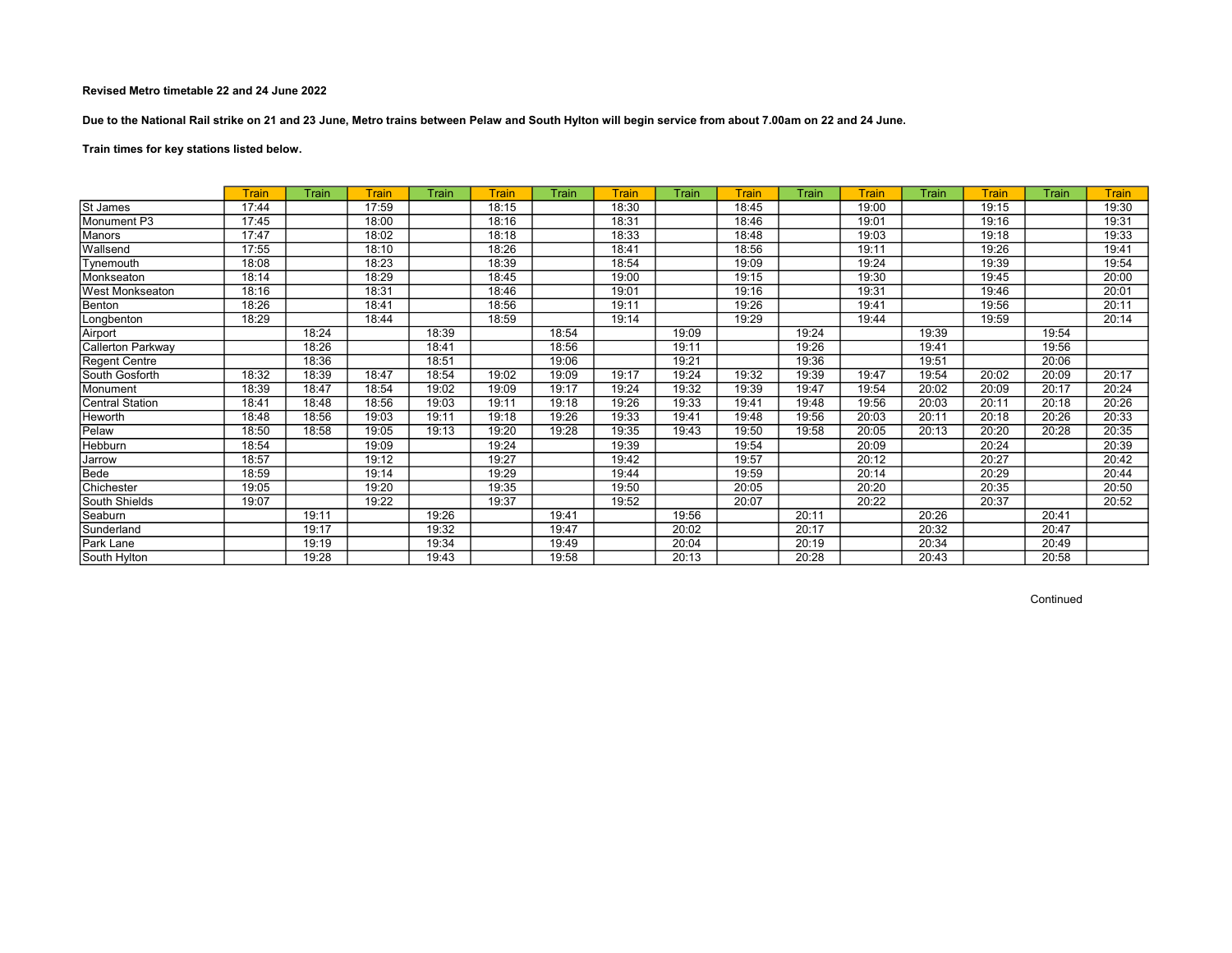Due to the National Rail strike on 21 and 23 June, Metro trains between Pelaw and South Hylton will begin service from about 7.00am on 22 and 24 June.

Train times for key stations listed below.

|                          | Train | Train | Train | Train | Train | <b>Train</b> | Train | Train | Train | Train | Train | Train | Train | Train | Train |
|--------------------------|-------|-------|-------|-------|-------|--------------|-------|-------|-------|-------|-------|-------|-------|-------|-------|
| St James                 |       | 19:45 |       | 20:00 |       | 20:15        |       | 20:30 |       | 20:45 |       | 21:00 |       | 21:15 |       |
| Monument P3              |       | 19:46 |       | 20:01 |       | 20:16        |       | 20:31 |       | 20:46 |       | 21:01 |       | 21:16 |       |
| Manors                   |       | 19:48 |       | 20:03 |       | 20:18        |       | 20:33 |       | 20:48 |       | 21:03 |       | 21:18 |       |
| Wallsend                 |       | 19:56 |       | 20:11 |       | 20:26        |       | 20:41 |       | 20:56 |       | 21:11 |       | 21:26 |       |
| Tynemouth                |       | 20:09 |       | 20:24 |       | 20:39        |       | 20:54 |       | 21:09 |       | 21:24 |       | 21:39 |       |
| Monkseaton               |       | 20:15 |       | 20:30 |       | 20:45        |       | 21:00 |       | 21:15 |       | 21:30 |       | 21:45 |       |
| West Monkseaton          |       | 20:16 |       | 20:31 |       | 20:46        |       | 21:01 |       | 21:16 |       | 21:31 |       | 21:46 |       |
| Benton                   |       | 20:26 |       | 20:41 |       | 20:56        |       | 21:11 |       | 21:26 |       | 21:41 |       | 21:56 |       |
| Longbenton               |       | 20:29 |       | 20:44 |       | 20:59        |       | 21:14 |       | 21:29 |       | 21:44 |       | 21:59 |       |
| Airport                  | 20:09 |       | 20:24 |       | 20:39 |              | 20:54 |       | 21:09 |       | 21:24 |       | 21:39 |       | 21:54 |
| <b>Callerton Parkway</b> | 20:11 |       | 20:26 |       | 20:41 |              | 20:56 |       | 21:11 |       | 21:26 |       | 21:41 |       | 21:56 |
| <b>Regent Centre</b>     | 20:21 |       | 20:36 |       | 20:51 |              | 21:06 |       | 21:21 |       | 21:36 |       | 21:51 |       | 22:06 |
| South Gosforth           | 20:24 | 20:32 | 20:39 | 20:47 | 20:54 | 21:02        | 21:09 | 21:17 | 21:24 | 21:32 | 21:39 | 21:47 | 21:54 | 22:02 | 22:09 |
| Monument                 | 20:32 | 20:39 | 20:47 | 20:54 | 21:02 | 21:09        | 21:17 | 21:24 | 21:32 | 21:39 | 21:47 | 21:54 | 22:02 | 22:09 | 22:17 |
| <b>Central Station</b>   | 20:33 | 20:41 | 20:48 | 20:56 | 21:03 | 21:11        | 21:18 | 21:26 | 21:33 | 21:41 | 21:48 | 21:56 | 22:03 | 22:11 | 22:18 |
| Heworth                  | 20:41 | 20:48 | 20:56 | 21:03 | 21:11 | 21:18        | 21:26 | 21:33 | 21:41 | 21:48 | 21:56 | 22:03 | 22:11 | 22:18 | 22:26 |
| Pelaw                    | 20:43 | 20:50 | 20:58 | 21:05 | 21:13 | 21:20        | 21:28 | 21:35 | 21:43 | 21:50 | 21:58 | 22:05 | 22:13 | 22:20 | 22:28 |
| Hebburn                  |       | 20:54 |       | 21:09 |       | 21:24        |       | 21:39 |       | 21:54 |       | 22:09 |       | 22:24 |       |
| Jarrow                   |       | 20:57 |       | 21:12 |       | 21:27        |       | 21:42 |       | 21:57 |       | 22:12 |       | 22:27 |       |
| Bede                     |       | 20:59 |       | 21:14 |       | 21:29        |       | 21:44 |       | 21:59 |       | 22:14 |       | 22:29 |       |
| Chichester               |       | 21:05 |       | 21:20 |       | 21:35        |       | 21:50 |       | 22:05 |       | 22:20 |       | 22:35 |       |
| South Shields            |       | 21:07 |       | 21:22 |       | 21:37        |       | 21:52 |       | 22:07 |       | 22:22 |       | 22:37 |       |
| Seaburn                  | 20:56 |       | 21:11 |       | 21:26 |              | 21:41 |       | 21:56 |       | 22:11 |       | 22:26 |       | 22:41 |
| Sunderland               | 21:02 |       | 21:17 |       | 21:32 |              | 21:47 |       | 22:02 |       | 22:17 |       | 22:32 |       | 22:47 |
| Park Lane                | 21:04 |       | 21:19 |       | 21:34 |              | 21:49 |       | 22:04 |       | 22:19 |       | 22:34 |       | 22:49 |
| South Hylton             | 21:13 |       | 21:28 |       | 21:43 |              | 21:58 |       | 22:13 |       | 22:28 |       | 22:43 |       | 22:58 |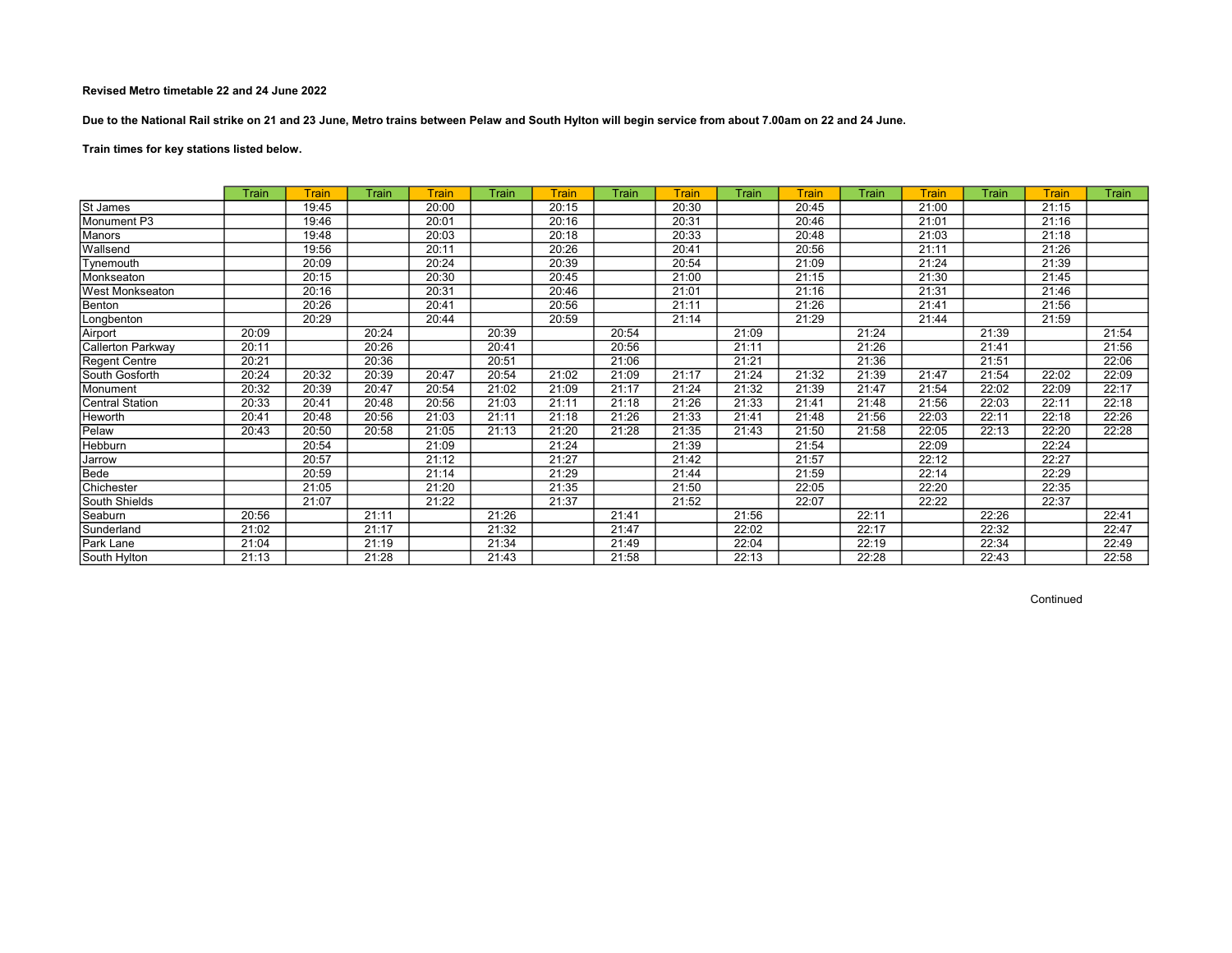Due to the National Rail strike on 21 and 23 June, Metro trains between Pelaw and South Hylton will begin service from about 7.00am on 22 and 24 June.

# Train times for key stations listed below.

|                        | <b>Train</b> | Train | Train | Train | <b>Train</b> | Train | Train | Train | <b>Train</b> | Train | <b>Train</b> | Train | Train | Train | <b>Train</b> |
|------------------------|--------------|-------|-------|-------|--------------|-------|-------|-------|--------------|-------|--------------|-------|-------|-------|--------------|
| St James               | 21:30        |       | 21:45 |       | 22:00        |       | 22:15 |       | 22:30        |       | 22:45        |       | 22:57 |       | 23:09        |
| Monument P3            | 21:31        |       | 21:46 |       | 22:01        |       | 22:16 |       | 22:31        |       | 22:46        |       | 22:58 |       | 23:10        |
| <b>Manors</b>          | 21:33        |       | 21:48 |       | 22:03        |       | 22:18 |       | 22:33        |       | 22:48        |       | 23:00 |       | 23:12        |
| Wallsend               | 21:41        |       | 21:56 |       | 22:11        |       | 22:26 |       | 22:41        |       | 22:56        |       | 23:08 |       | 23:20        |
| Tynemouth              | 21:54        |       | 22:09 |       | 22:24        |       | 22:39 |       | 22:54        |       | 23:09        |       | 23:21 |       | 23:33        |
| Monkseaton             | 22:00        |       | 22:15 |       | 22:30        |       | 22:45 |       | 23:00        |       | 23:15        |       | 23:27 |       | 23:39        |
| <b>West Monkseaton</b> | 22:01        |       | 22:16 |       | 22:31        |       | 22:46 |       | 23:01        |       | 23:16        |       | 23:28 |       | 23:40        |
| Benton                 | 22:11        |       | 22:26 |       | 22:41        |       | 22:56 |       | 23:11        |       | 23:26        |       | 23:38 |       | 23:50        |
| Longbenton             | 22:14        |       | 22:29 |       | 22:44        |       | 22:59 |       | 23:14        |       | 23:29        |       | 23:41 |       | 23:53        |
| Airport                |              | 22:09 |       | 22:24 |              | 22:39 |       | 22:54 |              | 23:09 |              | 23:21 |       | 23:31 |              |
| Callerton Parkway      |              | 22:11 |       | 22:26 |              | 22:41 |       | 22:56 |              | 23:11 |              | 23:23 |       | 23:33 |              |
| <b>Regent Centre</b>   |              | 22:21 |       | 22:36 |              | 22:51 |       | 23:06 |              | 23:21 |              | 23:34 |       | 23:44 |              |
| South Gosforth         | 22:17        | 22:24 | 22:32 | 22:39 | 22:47        | 22:54 | 23:02 | 23:09 | 23:17        | 23:24 | 23:32        | 23:37 | 23:44 |       |              |
| Monument               | 22:24        | 22:32 | 22:39 | 22:47 | 22:54        | 23:02 | 23:09 | 23:17 | 23:24        | 23:32 | 23:39        |       |       |       |              |
| Central Station        | 22:26        | 22:33 | 22:41 | 22:48 | 22:56        | 23:03 | 23:11 | 23:18 | 23:26        | 23:33 | 23:41        |       |       |       |              |
| Heworth                | 22:33        | 22:41 | 22:48 | 22:56 | 23:03        | 23:11 | 23:18 | 23:26 | 23:33        | 23:41 | 23:48        |       |       |       |              |
| Pelaw                  | 22:35        | 22:43 | 22:50 | 22:58 | 23:05        | 23:13 | 23:20 | 23:28 | 23:35        | 23:43 | 23:50        |       |       |       |              |
| Hebburn                | 22:39        |       | 22:54 |       | 23:09        |       | 23:24 |       | 23:39        |       |              |       |       |       |              |
| Jarrow                 | 22:42        |       | 22:57 |       | 23:12        |       | 23:27 |       | 23:42        |       |              |       |       |       |              |
| Bede                   | 22:44        |       | 22:59 |       | 23:14        |       | 23:29 |       | 23:44        |       |              |       |       |       |              |
| Chichester             | 22:50        |       | 23:05 |       | 23:20        |       | 23:35 |       | 23:50        |       |              |       |       |       |              |
| South Shields          | 22:52        |       | 23:07 |       | 23:22        |       | 23:37 |       | 23:52        |       |              |       |       |       |              |
| Seaburn                |              | 22:56 |       | 23:11 |              | 23:26 |       | 23:41 |              |       |              |       |       |       |              |
| Sunderland             |              | 23:02 |       | 23:17 |              | 23:32 |       | 23:47 |              |       |              |       |       |       |              |
| <b>Park Lane</b>       |              | 23:04 |       | 23:19 |              | 23:34 |       |       |              |       |              |       |       |       |              |
| South Hylton           |              | 23:13 |       | 23:28 |              | 23:43 |       |       |              |       |              |       |       |       |              |